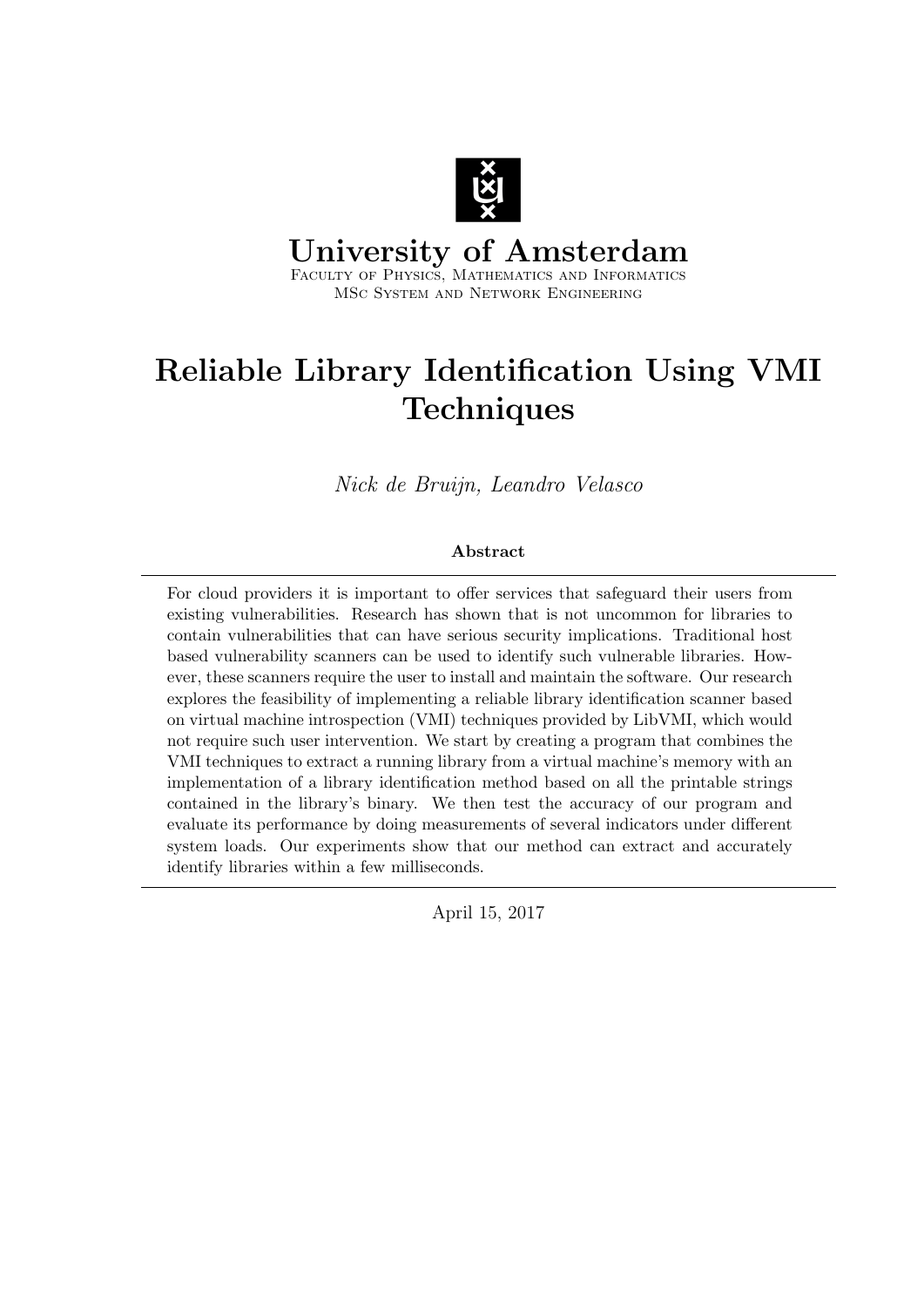## Contents

| 1        | Introduction<br>1.1                                                                                          | 3<br>$\overline{4}$   |  |  |
|----------|--------------------------------------------------------------------------------------------------------------|-----------------------|--|--|
| $\bf{2}$ | <b>Related Work</b>                                                                                          | 5                     |  |  |
|          |                                                                                                              |                       |  |  |
| 3        | <b>Background</b>                                                                                            | 6                     |  |  |
|          | $3.1\,$                                                                                                      | 6<br>6                |  |  |
|          | 3.1.1<br>3.1.2                                                                                               |                       |  |  |
|          |                                                                                                              | $\boldsymbol{6}$<br>7 |  |  |
|          | 3.2<br>Version Number Extracting Identification<br>3.2.1                                                     | $\overline{7}$        |  |  |
|          | 3.2.2                                                                                                        | 8                     |  |  |
|          | 3.2.3                                                                                                        | 8                     |  |  |
| 4        | Methodology                                                                                                  | 10                    |  |  |
|          | 4.1                                                                                                          | 10                    |  |  |
|          | Program Implementation $\ldots \ldots \ldots \ldots \ldots \ldots \ldots \ldots \ldots \ldots \ldots$<br>4.2 | 11                    |  |  |
|          | 4.2.1                                                                                                        | 11                    |  |  |
|          | 4.2.2                                                                                                        | 12                    |  |  |
|          | 4.2.3                                                                                                        | 12                    |  |  |
|          | 4.3                                                                                                          | 13                    |  |  |
|          | 4.4                                                                                                          | 14                    |  |  |
| 5        | Results                                                                                                      | 15                    |  |  |
|          | 5.1                                                                                                          | 15                    |  |  |
|          | 5.2                                                                                                          | 17                    |  |  |
|          | 5.3                                                                                                          | 18                    |  |  |
|          | 5.4                                                                                                          | 20                    |  |  |
|          | 5.5                                                                                                          | 21                    |  |  |
| 6        | <b>Discussion</b>                                                                                            | 23                    |  |  |
| 7        | Conclusion<br>24                                                                                             |                       |  |  |
| 8        | <b>Future Work</b><br>25                                                                                     |                       |  |  |
| 9        | Acknowledgments                                                                                              | 26                    |  |  |
|          | 10 Appendices                                                                                                |                       |  |  |
|          | 29                                                                                                           |                       |  |  |
|          | A Library extractor pseudo code                                                                              | 29                    |  |  |
|          | <b>B</b> Program Output libncurses                                                                           | 30                    |  |  |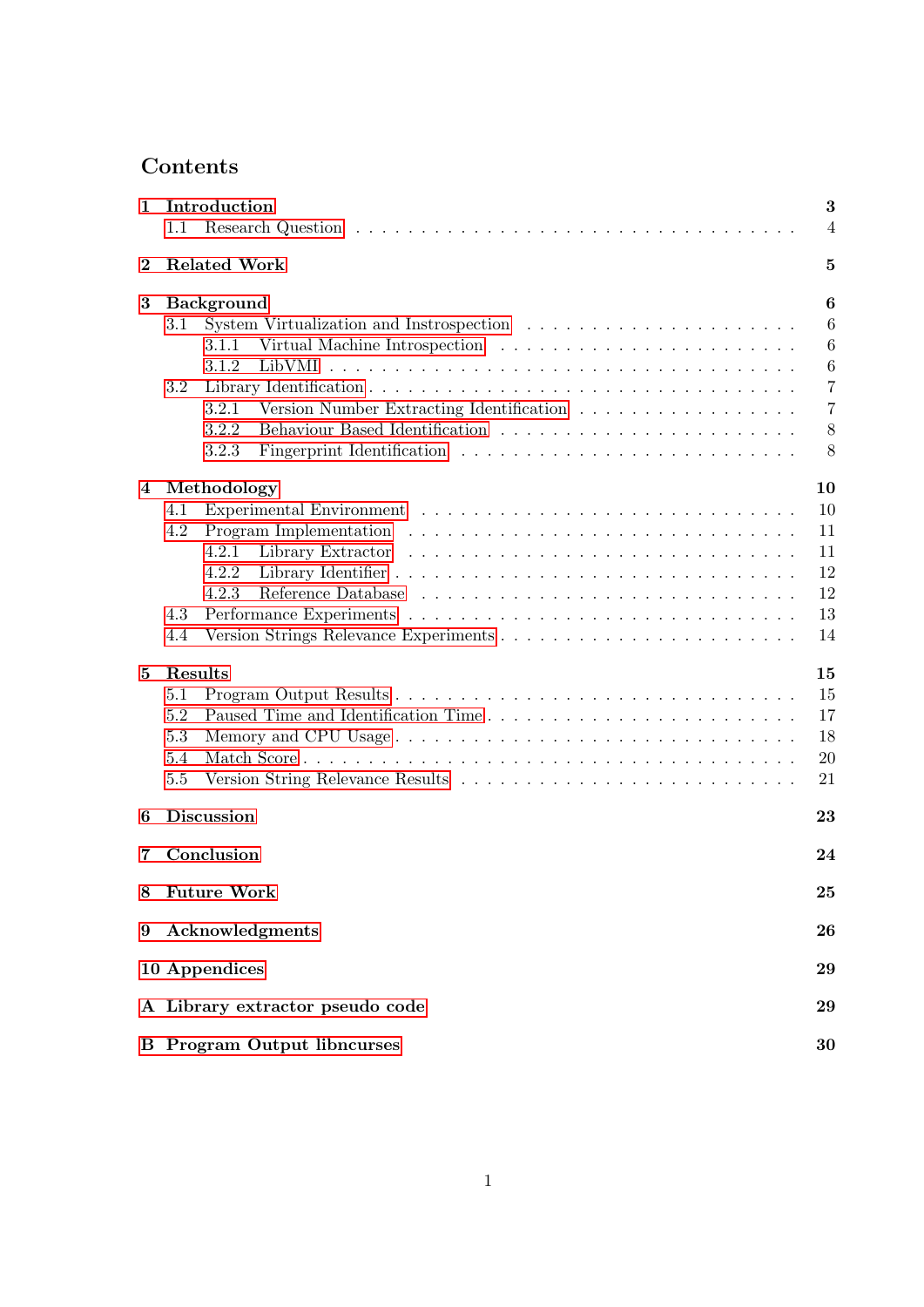|  | <b>C</b> Detailed Results | -30 |
|--|---------------------------|-----|
|  |                           |     |
|  |                           |     |
|  |                           |     |
|  |                           |     |
|  |                           |     |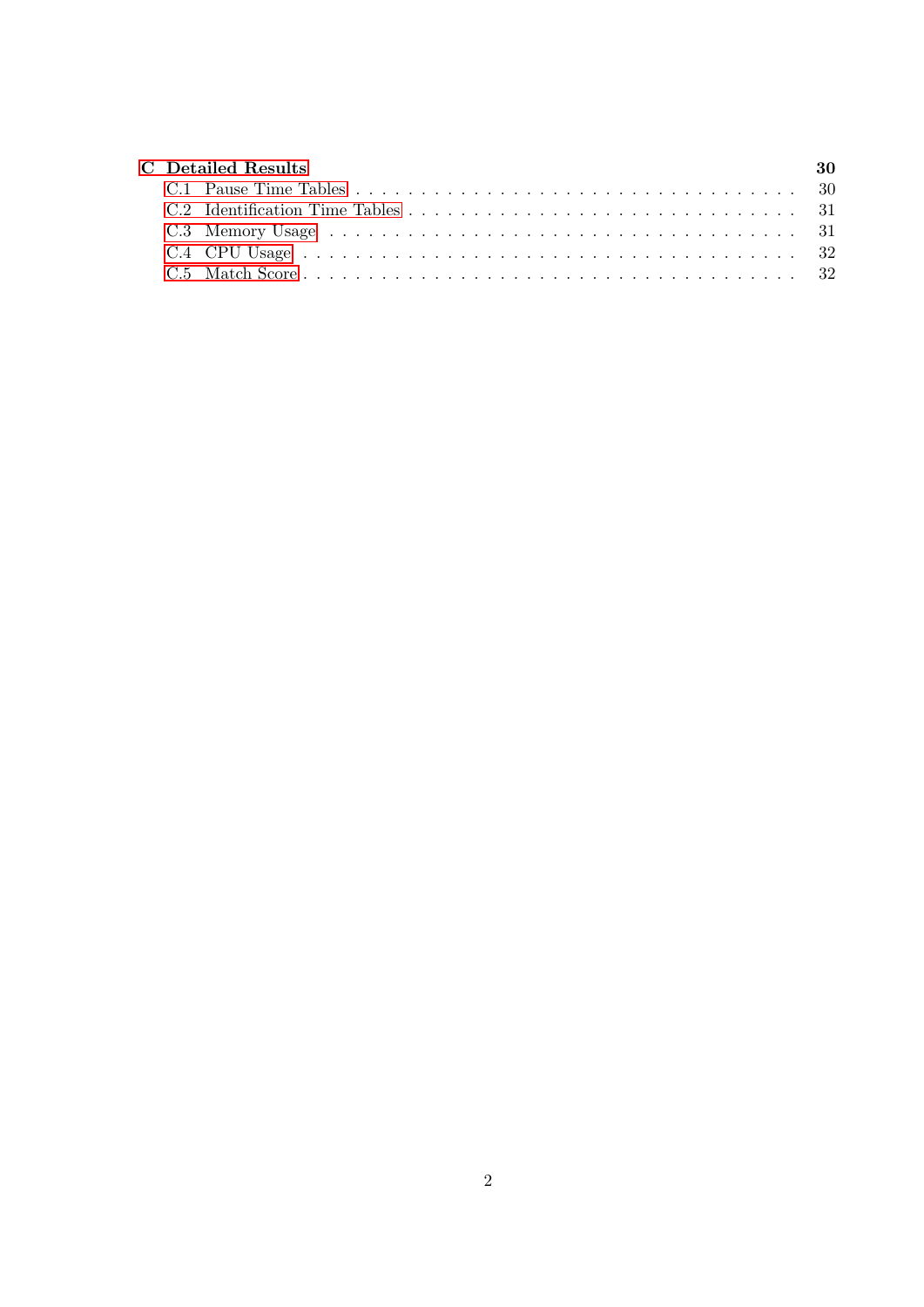### <span id="page-3-0"></span>1 Introduction

Cloud services offer platforms for running applications and entire infrastructures. In the context of infrastructure as a service (IaaS) this is typically done by allowing users to create Virtual Machines (VMs) which can be configured to accommodate business needs.

The VMs might be connected to the internet which exposes them to several security risks. In order to minimize these risks, it is important to take preventive measures so as to detect vulnerabilities.

Research has shown that it is common to find vulnerabilities in libraries installed in the system. The OpenSSL heart bleed [\[7\]](#page-27-0), OpenSSL Null pointer assignment [\[2\]](#page-27-1) and the glibc getaddrinfo() stack-based buffer overflow [\[1\]](#page-27-2) are examples of such vulnerabilities. Therefore, it becomes relevant for cloud providers to protect their users against these kind of threats.

A solution to detect vulnerable libraries is using vulnerability scanners. These scanners identify running libraries on the user's VM and check if the library version is known to have vulnerabilities. Traditionally, these scanners have to be installed on the user's VM meaning that every VM on the cloud provider should have this piece of software running. Furthermore, the user is responsible for installing and maintaining the host vulnerability scanner.

Another alternative could be that cloud providers would offer vulnerability scanning as a service. In order to do so, a scalable and transparent solution capable of scanning VMs should be implemented.

A method that could be used to enable scanning of VMs is known as virtual machine introspection (VMI) [\[5\]](#page-27-3). VMI provides a mechanism to analyze VMs from the hypervisor. During the last years researchers have been studying how Virtual Machine Introspection (VMI) methods could be used to design security solutions for cloud environments. Examples of its possible applications are intrusion detection and malware analysis systems.

Krishna and Ricci implemented a vulnerability scanner using VMI techniques [\[9\]](#page-27-4) which allows detection of running libraries by accessing the VM's memory. Their proposed method is based on identifying libraries by extracting their version numbers from the name they present in memory. However, this approach does not take into account that library names might not contain version information or that version numbers could be tampered with.

In this report, we propose a method based on VMI techniques, to reliably identify a running library in a VM where the library names can not be trusted. The idea is to extract the library binary from memory and use all the available printable strings to identify the library.

To measure the efficiency and effectiveness of our proposed method we perform performance tests that measure the library binary extraction times, identification time, and the identification accuracy rate under different system loads.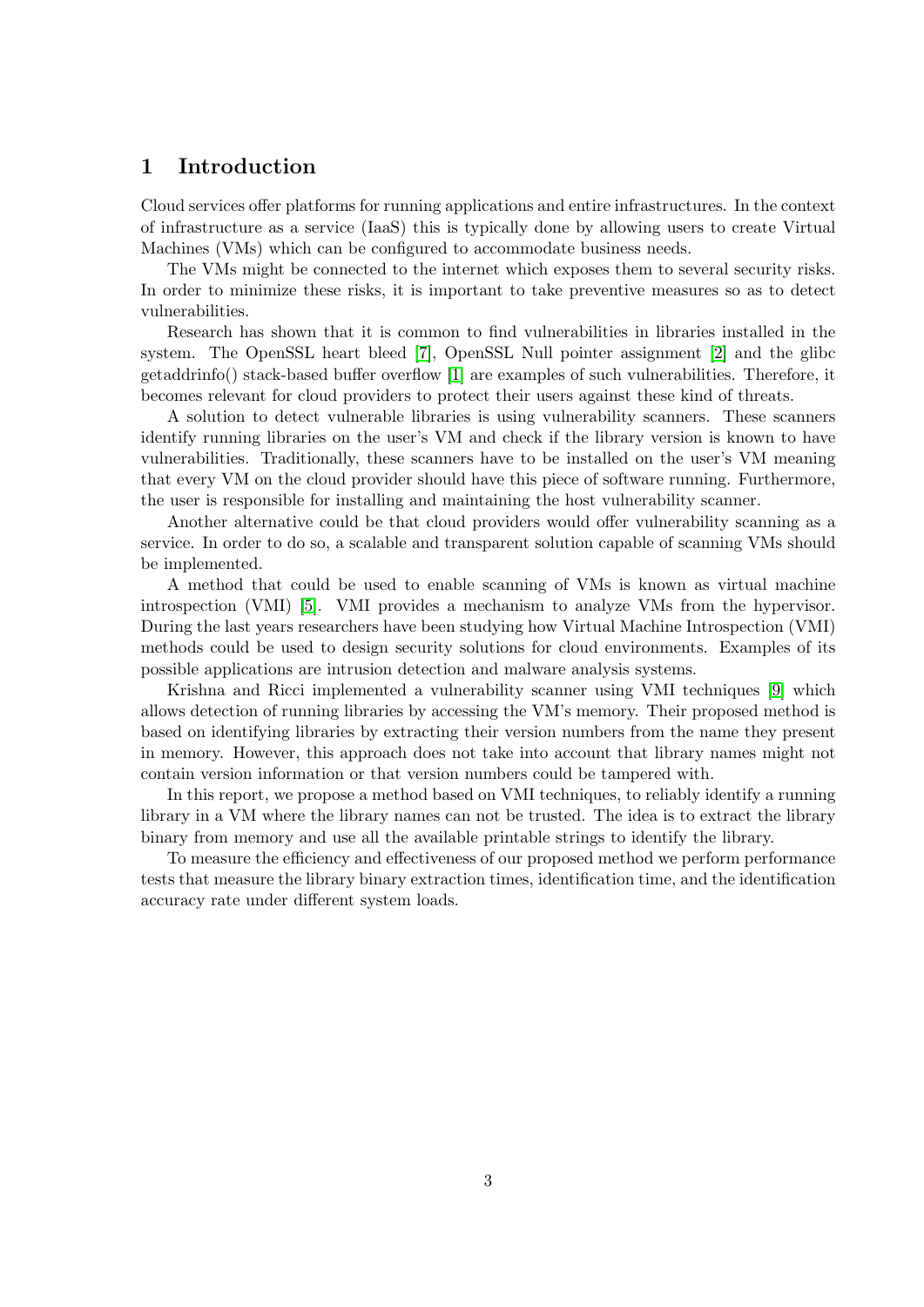### <span id="page-4-0"></span>1.1 Research Question

Our main research question is: To which extent library versions can be reliably identified using the VMI techniques provided by LibVMI?. In order to guide this research we have identified the following sub-questions.

- What approach needs to be taken to extract library information from the VM's memory by using LibVMI?
- Which approaches can one use to identify the version of a running library that does not rely only on version numbers in library names?
- What are the performance implications of running such a library scan?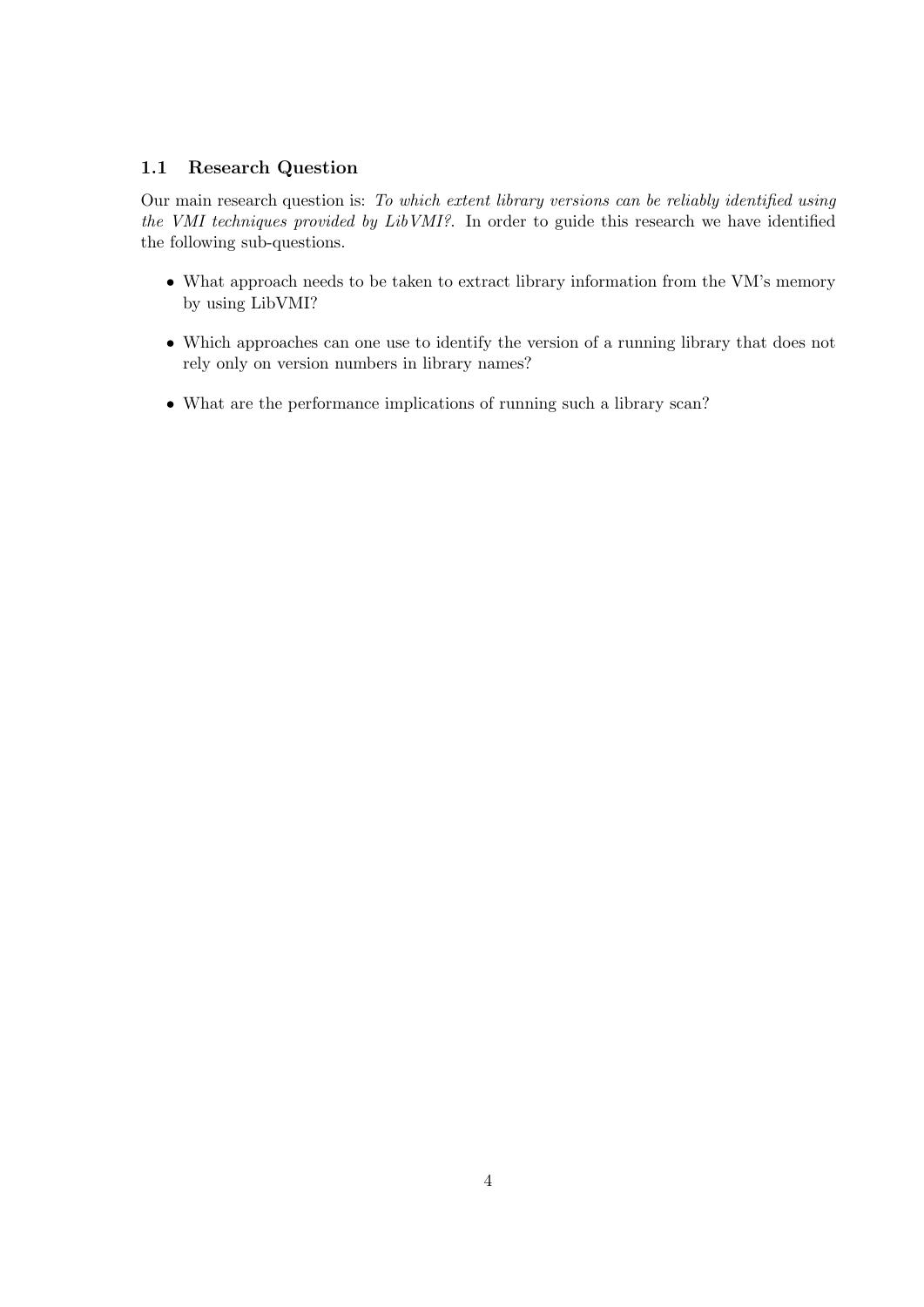## <span id="page-5-0"></span>2 Related Work

Over the last decade VMI has been extensively researched and used for different security applications. In this section we will mention the work that is more relevant to our research project.

In 2003 Tal Garfinkel et al. presented the method known as virtual machine introspection as a technique to analyze VMs from the hypervisor [\[5\]](#page-27-3). This paper shows an architecture that retains the visibility of a host-based Intrusion Detection System (IDS), but pulls the IDS outside of the host for greater attack resistance. The proposed method shows that VMI is a difficult process and hard to address.

In 2012 Bryan D Payne introduced LibVMI which is an open source software project that aims at simplifying VMI [\[11\]](#page-27-5). Later, Xiong et al. presented a paper [\[18\]](#page-28-0) that shows how LibVMI can use the hypervisor to translate and interpret the binary representation of the virtual memory used by the OS of a VM.

The most relevant work is the one presented by Krishna and Ricci. These researchers implemented a vulnerability scanner using stackdb<sup>[1](#page-5-1)</sup> as a VMI library [\[9\]](#page-27-4). Their proposed method identifies libraries by extracting their version numbers from the library name or from the library executable present in the virtual memory. This means that instead of using the complete library executable code to identify a library, they only use a small part of the library executable for the identification. Moreover, this approach does not take into account that library names might not contain any version information, and that version numbers can be tampered with. Therefore, the method is not capable of reliably identifying libraries under the aforementioned circumstances. Furthermore, this research points out that their method needs to pause the VM for at least three seconds during version scanning, which has a direct impact on the performance.

In 2017 Thomas Rinsma researched about automatic library version identification [\[13\]](#page-27-6). In his research he explores different ways of identifying library versions in Linux and tests their effectiveness, accuracy and speed. He concludes that the method based on printable strings is the most suitable candidate for identification.

In our research we try to overcome the limitations of the work done by Krishna and Ricci, by combining VMI techniques with the library identification method based on printable strings, which is not based on the availability of version numbers.

<span id="page-5-1"></span><sup>1</sup>https://www.flux.utah.edu/paper/johnson-vee14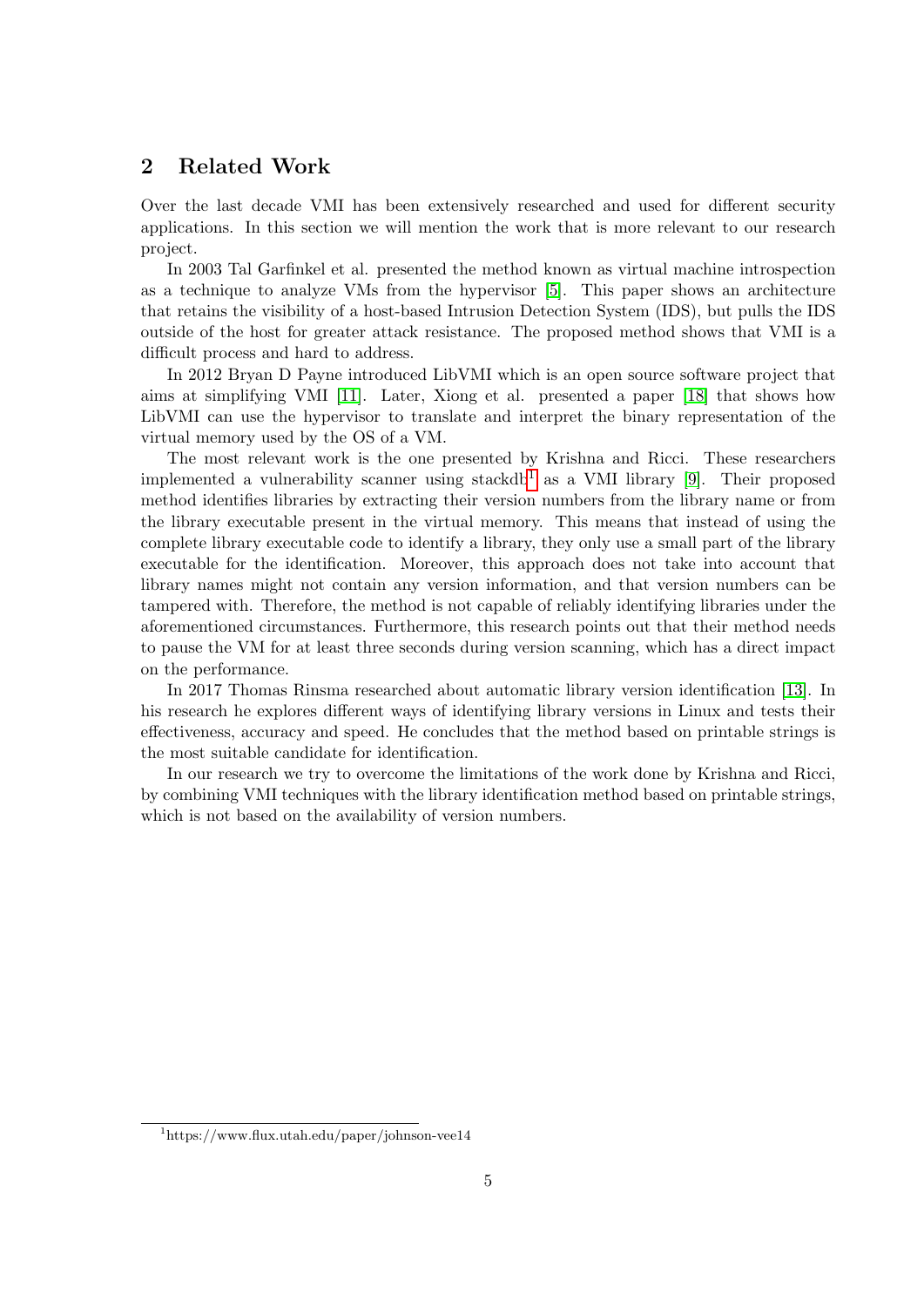## <span id="page-6-0"></span>3 Background

#### <span id="page-6-1"></span>3.1 System Virtualization and Instrospection

System virtualization allows one to run multiple isolated systems on the same physical hard-ware. These systems are known as virtual machines (VMs) [\[6\]](#page-27-7). For the physical hardware to host VMs an additional software layer is required which is known as the hypervisor or virtual machine monitor (VMM) [\[3\]](#page-27-8). This component is implemented in between the physical hardware and the hosted VM and its purpose is to provide and allocate resources to the VMs.

#### <span id="page-6-2"></span>3.1.1 Virtual Machine Introspection

VMI is a method to monitor and analyze VMs from the hypervisor [\[5\]](#page-27-3). The hypervisor is responsible for allocating physical resources to the VM and aiding the Operating System (OS) execution. It has access to the internal state of the VM, including the binary representation of the virtual memory used by the OS running inside the virtual machine [\[14\]](#page-27-9).

Nonetheless, the hypervisor has no knowledge about the semantics in this binary representation because the OS running inside the virtual machine is in charge of the usage and management of this memory. The lack of knowledge from the hypervisor's perspective is called the semantic gap [\[18\]](#page-28-0). As a consequence, the semantic gap needs to be bridged before the hypervisor can be used to introspect VMs.

#### <span id="page-6-3"></span>3.1.2 LibVMI

LibVMI<sup>[2](#page-6-4)</sup> is a VMI library developed to simplify virtual machine introspection, based on XenAccess [\[12\]](#page-27-10). The library provides an application programming interface (API) for reading and writing to a virtual machine's memory. However, before the API can interpret the VM's virtual memory, the semantic gap should be overcome. In order to so, LibVMI requires the guest's OS type, the location of symbolic information, and the offsets that will be used to access data within the virtual machine. This information needs to be provided for each VM that one wants to introspect as the data can differ from VM to VM.

The location of the symbolic information is a path to the system.map<sup>[3](#page-6-5)</sup> file of the VM. The system.map file is used by LibVMI to translate kernel symbols to kernel addresses and vice versa. An illustration of LibVMI's inner workings is shown in Figure [1.](#page-7-2)

<span id="page-6-4"></span> $^{2}$ http://libvmi.com/

<span id="page-6-5"></span><sup>3</sup>http://www.dirac.org/linux/system.map/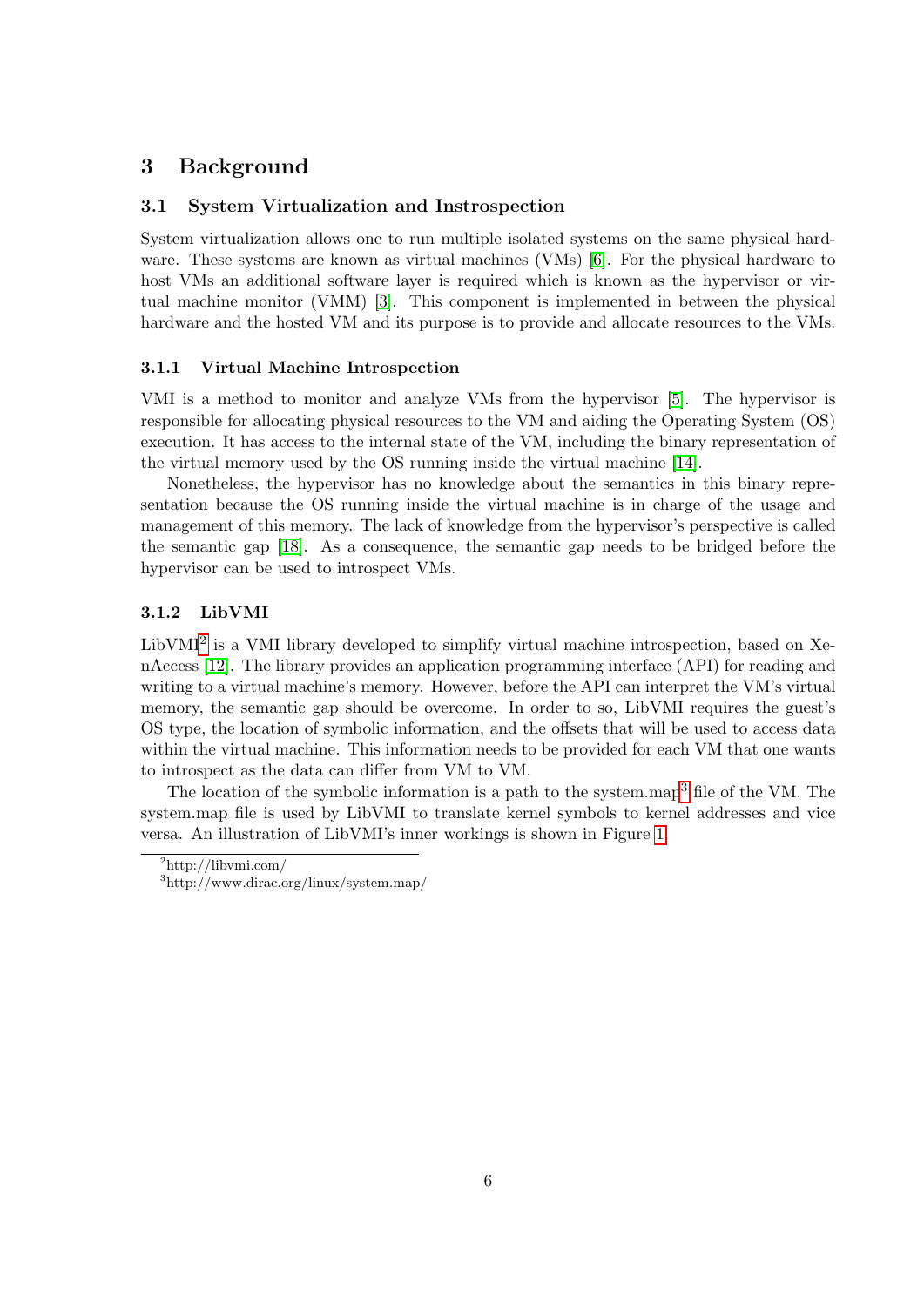<span id="page-7-2"></span>

Figure 1: LibVMI memory mapping[4](#page-7-3)

#### <span id="page-7-0"></span>3.2 Library Identification

By combining known library identification techniques and VMI techniques, efficient and powerful library identification tools can be created for cloud environments. In this section we take a closer look at different library identification techniques. We discuss three approaches: version number extracting, behaviour based identification and signature identification.

#### <span id="page-7-1"></span>3.2.1 Version Number Extracting Identification

Version numbers can appear in library names and virtual memory page contents. To extract the version number from library names, one can list all shared library names linked to a particular process in a file. Library names usually follow a strict structure which includes the major and minor versions. An example is libc-s2.23.so where 2 is the major version and 23 is the minor one.

For libraries that do not contain any version number in the filename, a dump from memory can be made to extract the binary representation from the library. Usually, the version number is stored as a string in the executable file. These version numbers can then be parsed from the dumped memory and used to identify the exact library version.

However, this method has a limitation as it completely relies on library names for identification. This approach does not take into consideration that version names can be tampered with. In addition, some libraries, such as libz, and rpcbind, do not include version numbers in their names or binary, which would render this method ineffective [\[9\]](#page-27-4).

<span id="page-7-3"></span><sup>4</sup>http://libvmi.com/docs/gcode-intro.html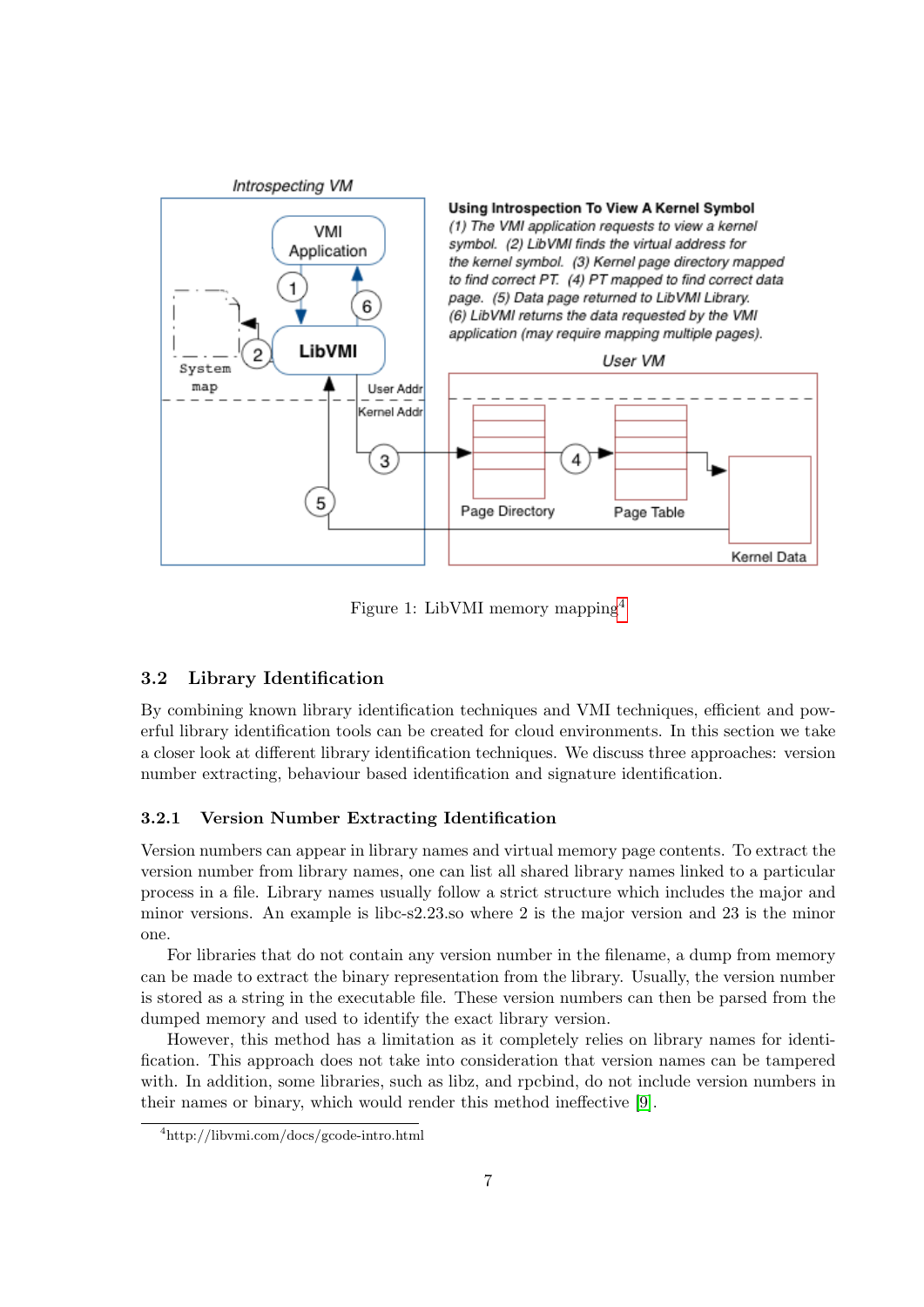#### <span id="page-8-0"></span>3.2.2 Behaviour Based Identification

Behavior based identification consists of looking at how a library interacts with the OS. The interaction between a library and the OS can be determined by observing which system calls are invoked. However, most libraries do not invoke system calls directly, but they use wrapper functions provided by standard system libraries instead. E. Jacobson, N. Rosenblum and B, Miller propose a method for identifying libraries based on wrapper functions [\[8\]](#page-27-11). The idea is to capture the high-level semantics of wrapper functions from the binary representation of the library. These high-level semantics are the system call names and arguments invoked by the wrapper function. Semantic descriptors are used to turn these high-level semantics into fingerprints. To match their semantic descriptor fingerprints, they use a reference set of fingerprints of different library versions.

#### <span id="page-8-1"></span>3.2.3 Fingerprint Identification

This approach proposes the generation of fingerprints on libraries, which can then be used as an identification method. A straightforward solution to accomplish this, is to extract the complete binary representation of the library and use a hashing algorithm to create a digest. The hashed values can be used to compare libraries. However, there are two challenges that need to be overcome. The first challenge is that the binary of a library is affected by the way it is compiled. This means that several different binaries can be obtained from the same library. The second challenge is that building the binary in different environments, for example under different operating systems, also affects the binary representation. As a result, for every possible variation a signature must be created. This is the reason why more efficient approaches exist to create fingerprints based on digests.

Wildcards can be used to overcome some of the limitations that a signature based approach imposes. Such an approach is presented by M. Van Emmerik in [\[17\]](#page-28-1). He proposes to extract the functions used in the library's executable and create signatures for every derived function. In addition, to minimize the influence of the compiler or environment, fixed wildcards are used. These wildcards replace the variable values. To keep the signatures small, only the first n bytes of the function are hashed. The hashes of the functions can be linked together to create a graph which represents a library. This method overcomes the problem of changing variables that would lead to different signatures. However, it has its limitations. On one hand, only the first n bytes of the functions are used which could mean that libraries using the same functions are not distinguished from each other. On the other hand, placing wildcards in the right place is cumbersome. These situations might lead to false-positives.

Thomas Rinsma worked on another method to identify library versions based on matching control flow graphs (CFG). CFGs are originally introduced in [\[4\]](#page-27-12) to classify malware, but can also be used to identify library versions. The method creates control-flow graphs of executable objects. The control flow is a representation of the execution path of a program. This method requires one to disassemble the objects of the executable to create CFCs for all the functions within the object. Knowledge of the instruction set and calling conventions are used in order to build a directed graph of the control flow [\[13\]](#page-27-6). Automated tools like IDA  $Pro<sup>5</sup>$  $Pro<sup>5</sup>$  $Pro<sup>5</sup>$  and Unstrip<sup>[6](#page-8-3)</sup>

<span id="page-8-2"></span><sup>5</sup>https://www.hex-rays.com/products/ida/

<span id="page-8-3"></span> $6$ http://www.paradyn.org/html/tools/unstrip.html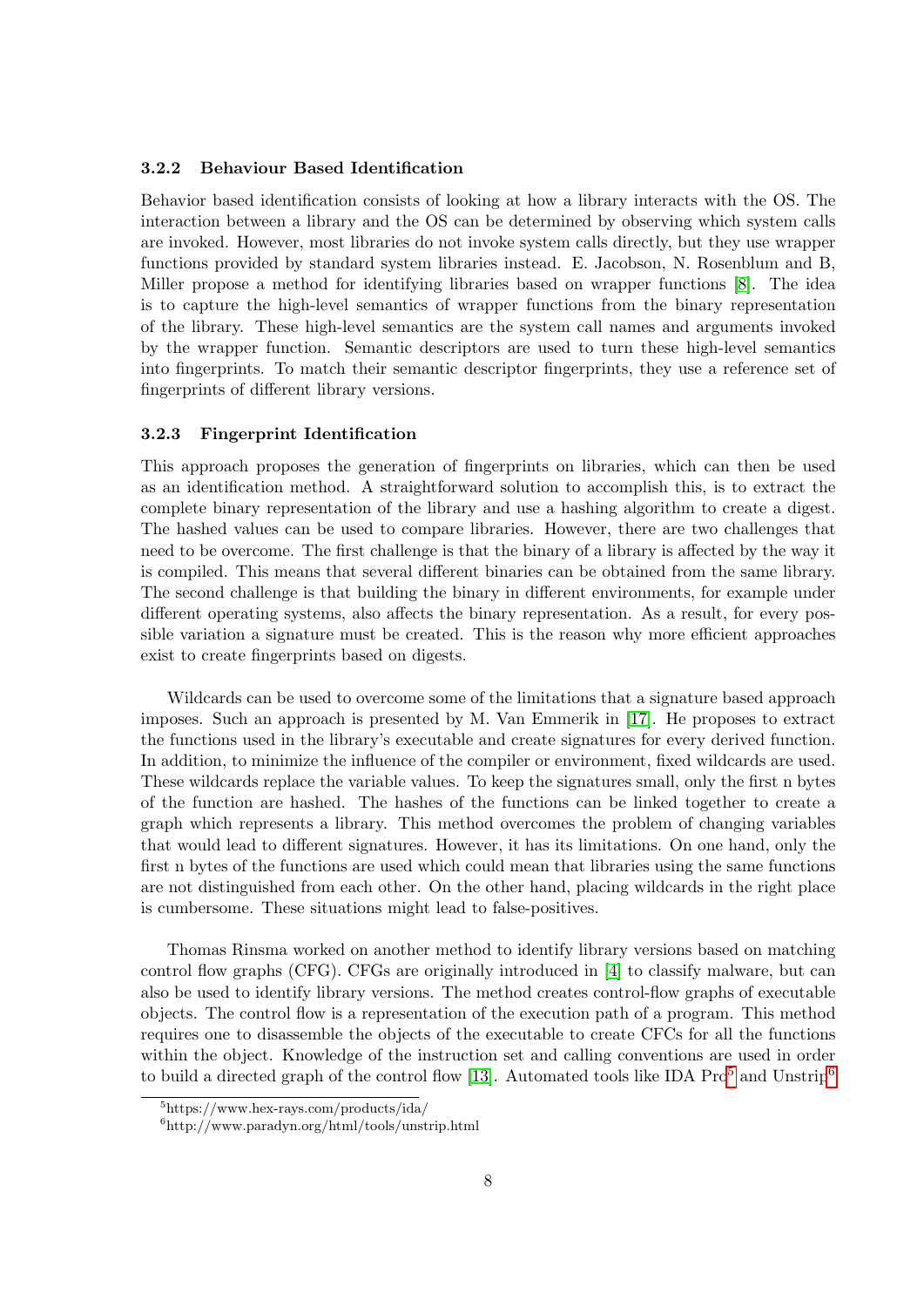are available for this task. The paper presented by Emily R Jacobson et al. [\[8\]](#page-27-11) shows that both tools can be used to accurately identify library versions. However, this technique faces scalability issues. These graphs need to be created for each reference file and each extracted library executable, and possibly for each compilation of the same version by different compilers.

The last method we will discuss is identification based on printable strings. Thomas Rinsma shows in his research that this method can be used to accurately identify running libraries [\[13\]](#page-27-6). It is based on the techniques presented in [\[15\]](#page-27-13) to identify malware families. It looks at the printable strings that can be extracted from an executable and compares them against a reference string set. Examples of strings are error messages and copyright or usage information.

<span id="page-9-1"></span>Linux provides a standard tool named  $\text{strings}^7$  $\text{strings}^7$  that is capable of extracting these printable strings. An example snippet of the output of this command can be seen in Figure [2.](#page-9-1)

```
setrpcent
__progname
mbrtoc32
_IO_free_backup_area
creat
setnetent
wcschr
_ __strxfrm _1posix_spawn_file_actions_addclose
argp_err_exit_status
getgrgid_r
__vfwprintf_chk
unshare
_seterr_reply
 __recv_chk
_IO_getline_info
I-fwriting
__finitel
_itoa_lower_digits
inet6_opt_finish
```
Figure 2: Printable String Output

<span id="page-9-2"></span>Whenever extracting the printable strings from both a sample library and the reference library, the similarity of these two printable string sets can be calculated. To do this calculation the so called Jaccard Similarity Coefficient can be used. This indicator is obtained by calculating the overlap ratio between the two sets as depicted in Figure [3.](#page-9-2)



Figure 3: Jaccard Similarity Coefficient<sup>[8](#page-9-3)</sup>

<span id="page-9-0"></span> $7$ https://linux.die.net/man/1/strings

<span id="page-9-3"></span><sup>8</sup>https://axialcorps.wordpress.com/category/datascience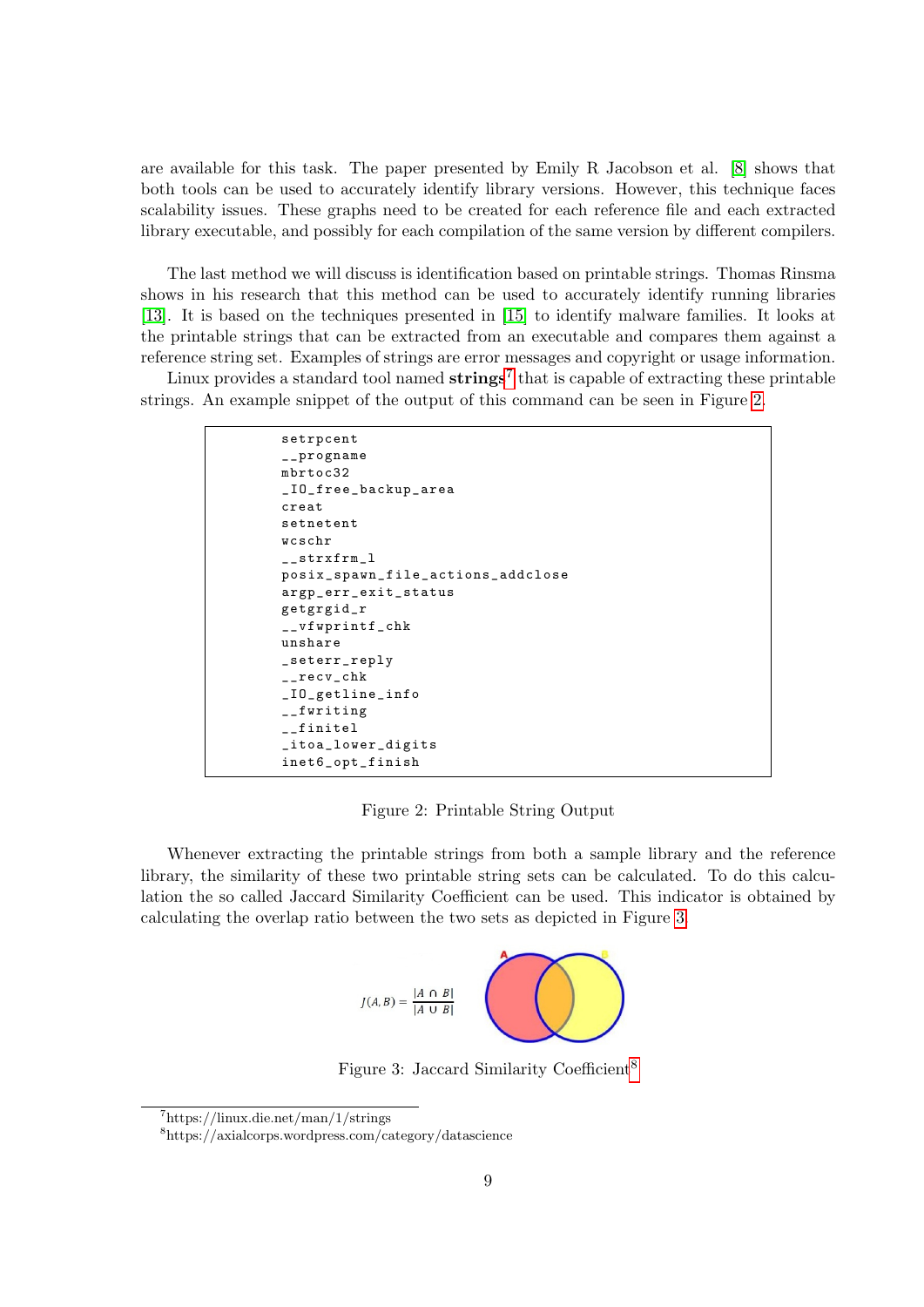## <span id="page-10-0"></span>4 Methodology

The literary analysis phase has resulted in the election of a mechanism for extracting information from a VM and a library identification method. By combining the two, we designed a program that identifies a library running on a guest VM by using the printable strings it contains.

The second phase of this research project consists of the implementation of such a program, and the analysis of its effectiveness and efficiency. In order to measure these aspects, several experiments were designed and executed.

### <span id="page-10-1"></span>4.1 Experimental Environment

The experimental environment shown in Figure [4](#page-10-2) consisted of a privileged system (Domain0) responsible for running the introspection program and a guest VM (DomainU) that was introspected. These two systems were running on a Dell PowerEdge server with Xen Hypervisor installed. It is important to mention that the Dell servers used during this project have a four core hyper-threaded Intel E3-1240L CPU that delivers a total of eight vCPUs. Two of these were allocated to the guest VM. Please refer to Table [1](#page-10-3) for the specification details.

<span id="page-10-2"></span>

Figure 4: Experimental Environment

<span id="page-10-3"></span>

| <b>System</b>    | <b>Hardware Specification</b>                    | <b>Software Specification</b>                                                     |  |
|------------------|--------------------------------------------------|-----------------------------------------------------------------------------------|--|
| Server - Domain0 | Intel E3-1240L 2.10GHZ<br>CPU, 16GB RAM          | Ubuntu 16.04, Linux Kernel<br>4.4.0-59-generic, Xen Hypervior<br>4.6, libymi 1.15 |  |
|                  | Guest VM - Domain<br>U $\mid$ 2 VCPU, 1024MB RAM | Para-virtualized Ubuntu 16.04                                                     |  |

Table 1: Detailed System Specification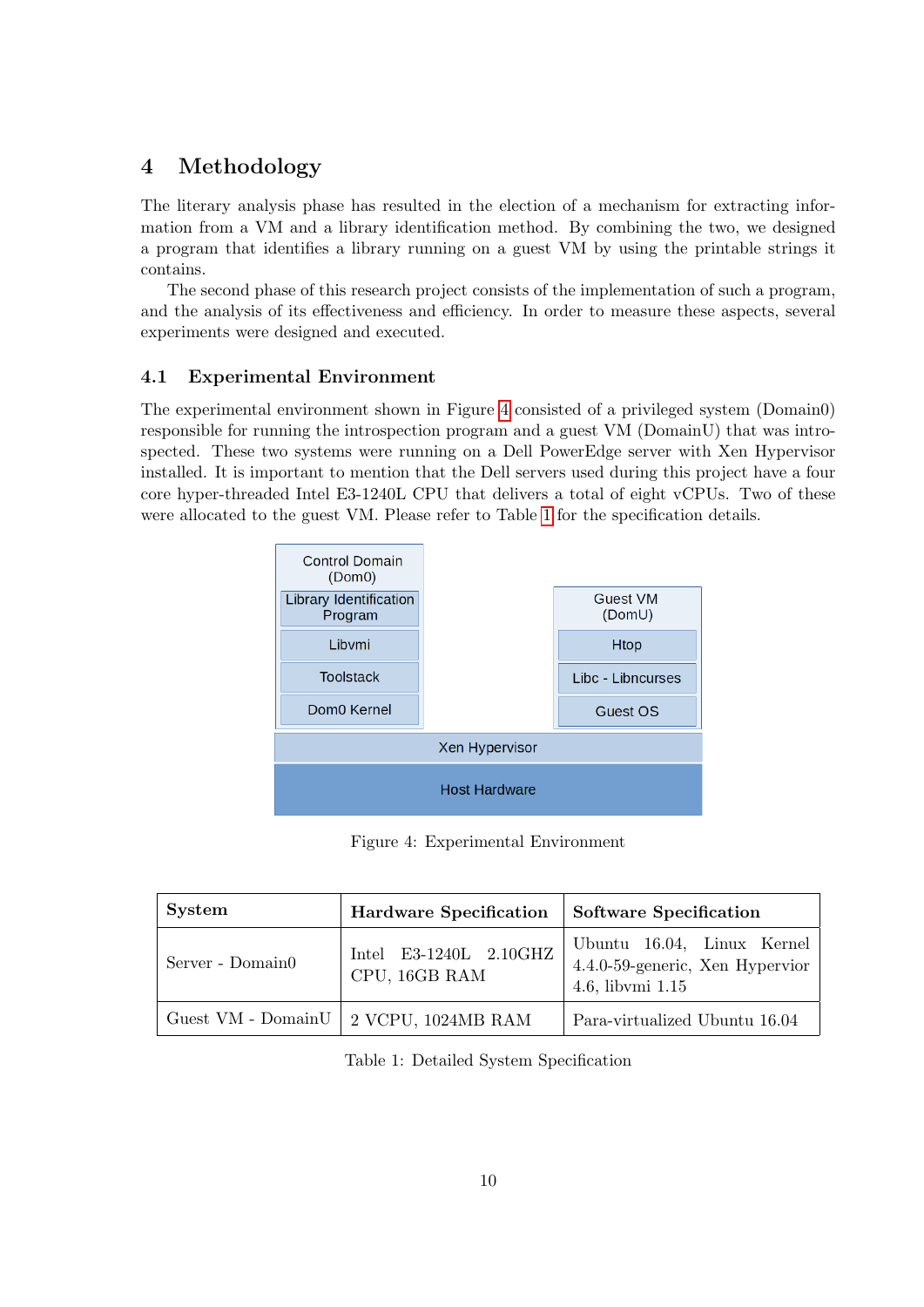#### <span id="page-11-0"></span>4.2 Program Implementation

The program was divided in two modules, the **library extractor** and the **library identifier**. The library extractor makes use of the LibVMI API to handle the guest VM memory and extract the pages where the selected library binary was loaded. Once the memory is dumped into a file, the library identifier takes control of the execution. First, it generates a fingerprint from the printable strings contained in the dump and then it compares the fingerprint against all the records of a reference database which is described in detail in Section [4.2.3.](#page-12-1)

It is important to note that the program was implemented as a proof of concept. This means that during the design and implementation some compromises were made. Examples of such are the program performance and the way that the reference database was built.

#### <span id="page-11-1"></span>4.2.1 Library Extractor

Before explaining the inner workings of the library extractor, its is necessary to understand the way that the kernel data structures shown in Figure [5,](#page-11-2) relate to each other. Each process running on a Linux system is represented by a *task\_struct* structure. This structure holds vital information about the process such as its PID number, parent PID number and a pointer to the memory descriptor. The memory descriptor represents the memory address space of a process which includes the virtual memory areas assigned to it. Each virtual memory area is represented by the *vm\_area\_struct* structure and contains properties like permissions, first memory address, last memory address and a set of associated operations. It is important to mention that all the virtual memory areas of a given process form a double linked list. There is one value in the  $vm_area\_struct$  structure that has significant relevance for our project, and that is the pointer to the *file struct* structure. This pointer is used by the library extractor to identify the virtual memory area where the selected library was mapped [\[10\]](#page-27-14).

When a shared library is linked to a process the runtime linker actually links three different segments. The data segment contains initialized static variables, the bss or Block Started by Symbol segment stores statically-allocated variables and the code segment has executable instructions [\[16\]](#page-28-2). To generate the fingerprint, we have focused on the code segment as it is the one that contains the executable instructions of the selected library. To be able to distinguish between these three segments we made use of the  $vm\text{-}flags$  value contained in the  $vm_area\_struct$  structure. The segment with the execution flag enabled is the one with the library binary representation and therefore, the one that the library extractor needs to dump.

<span id="page-11-2"></span>

Figure 5: Kernel Data Structures

As mentioned before, the library extractor is in charge of identifying and dumping the guest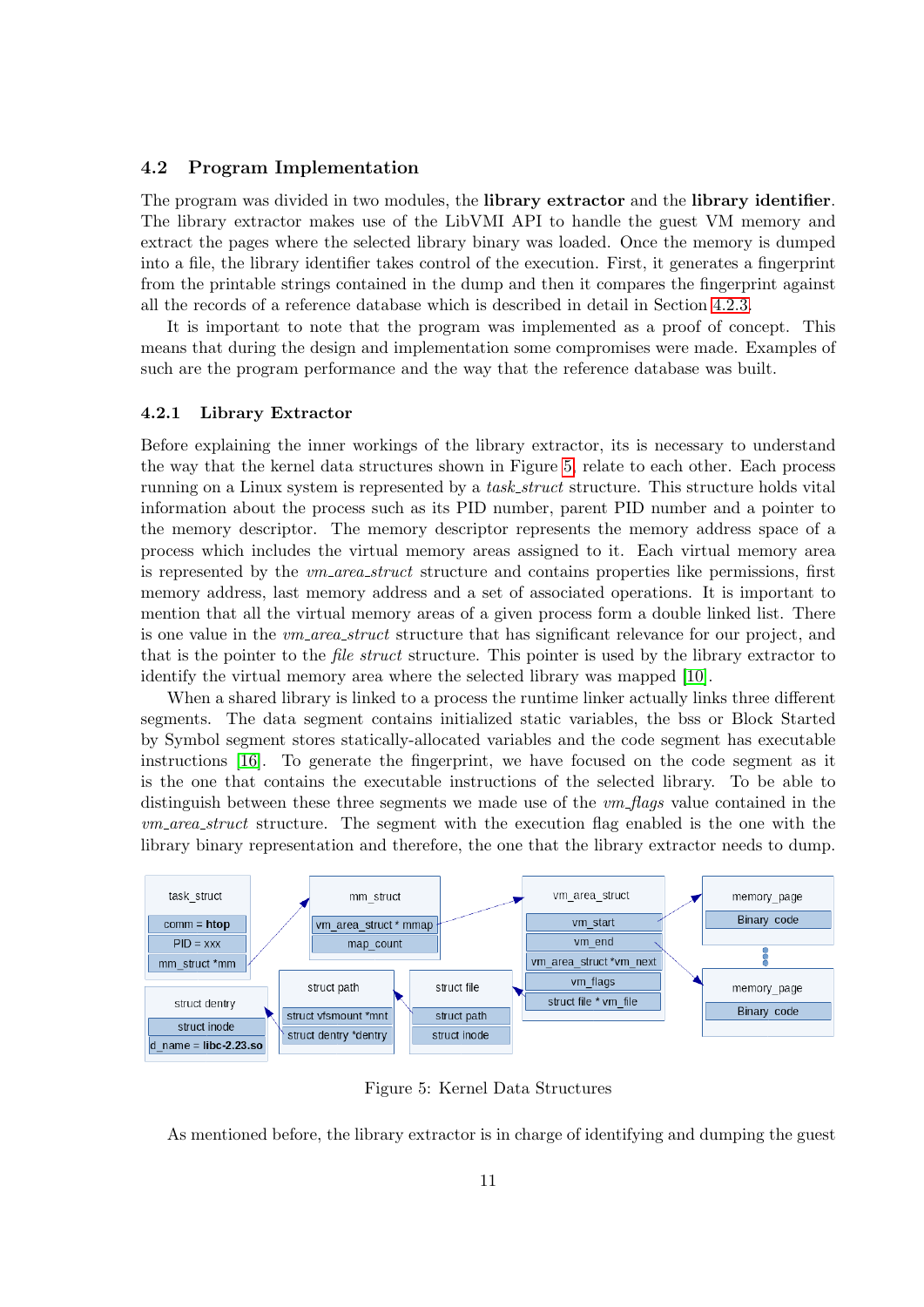VM memory pages in which the selected library was loaded. To do so, it first pauses the VM; this is done to access its memory in a consistent way. Then it walks through the aforementioned kernel data structures until the right virtual memory area is found. This is, the virtual memory area where the selected library was mapped. Once the right segment is found, the program writes the contents of the memory pages into a file. As soon as it finishes writing to the file, it resumes the VM's execution and exits.

For more details about the implementation, please refer to Figure [13](#page-29-2) in the Appendix, which contains the pseudo code of the library extractor. It is important to note that the specific offsets used by the program were obtained by running a customized kernel module on the guest VM system. This module calculates the offsets by using the memory addresses of the kernel data structures. In a production scenario this kernel module could be executed in a VM that has the same kernel version and compilation flags as the VM that is intended to introspect. By doing so we avoid the requirement of executing software on the customer VMs. In addition, this kernel module should be executed only when there is a change in the kernel that affects the data structures shown in Figure [5,](#page-11-2) such as a kernel upgrade.

To simplify the execution of the experiments described in Sections [4.3](#page-13-0) and [4.4,](#page-14-0) we have used the name of the libraries as presented by the OS to indicate which library the library extractor needs to dump. However, this module was designed to be called for each library linked to a given process PID. In other words the name of the library is used as a mean of selection rather than identification.

#### <span id="page-12-0"></span>4.2.2 Library Identifier

This module implements the chosen library identification method. First of all, the library identifier generates the fingerprint from the memory dump extracted by the library extractor. It does so by calling the Unix strings command. The output of this command is a file containing all the printable strings of a given input. In this context, the output of the strings command is what we call the fingerprint of the library. Once the fingerprint is obtained, the library identifier calculates the "match score" for each fingerprint in the reference database. The match score is calculated as shown in Figure [3.](#page-9-2) Finally, this module sorts the results of the calculation and then returns the top reference fingerprints along with their corresponding match score.

#### <span id="page-12-1"></span>4.2.3 Reference Database

The reference database consist of 151 fingerprints generated from multiple versions of different libraries. To create this database we have downloaded the source code of the libraries listed in Table [2](#page-13-1) and built them by only making use of the "*prefix=*<Install Directory>" argument. After installing the libraries in a custom directory we obtained 151 different shared objects. The reason for obtaining more shared objects than library packages downloaded is that glibc also installed auxiliary libraries such as *librt, libresolv* and *libutil*. Then for each shared object obtained in the previous step, we have generated the fingerprint as explained in the previous section.

It is important to mention that the libraries shown in Table [2](#page-13-1) were chosen for their simplicity and availability. In addition, the method to obtain the shared objects was selected because, in the context of our project, it resulted to be the simplest and fastest to implement. However, as discussed in Section [5.1,](#page-15-1) it does not yield the most accurate results.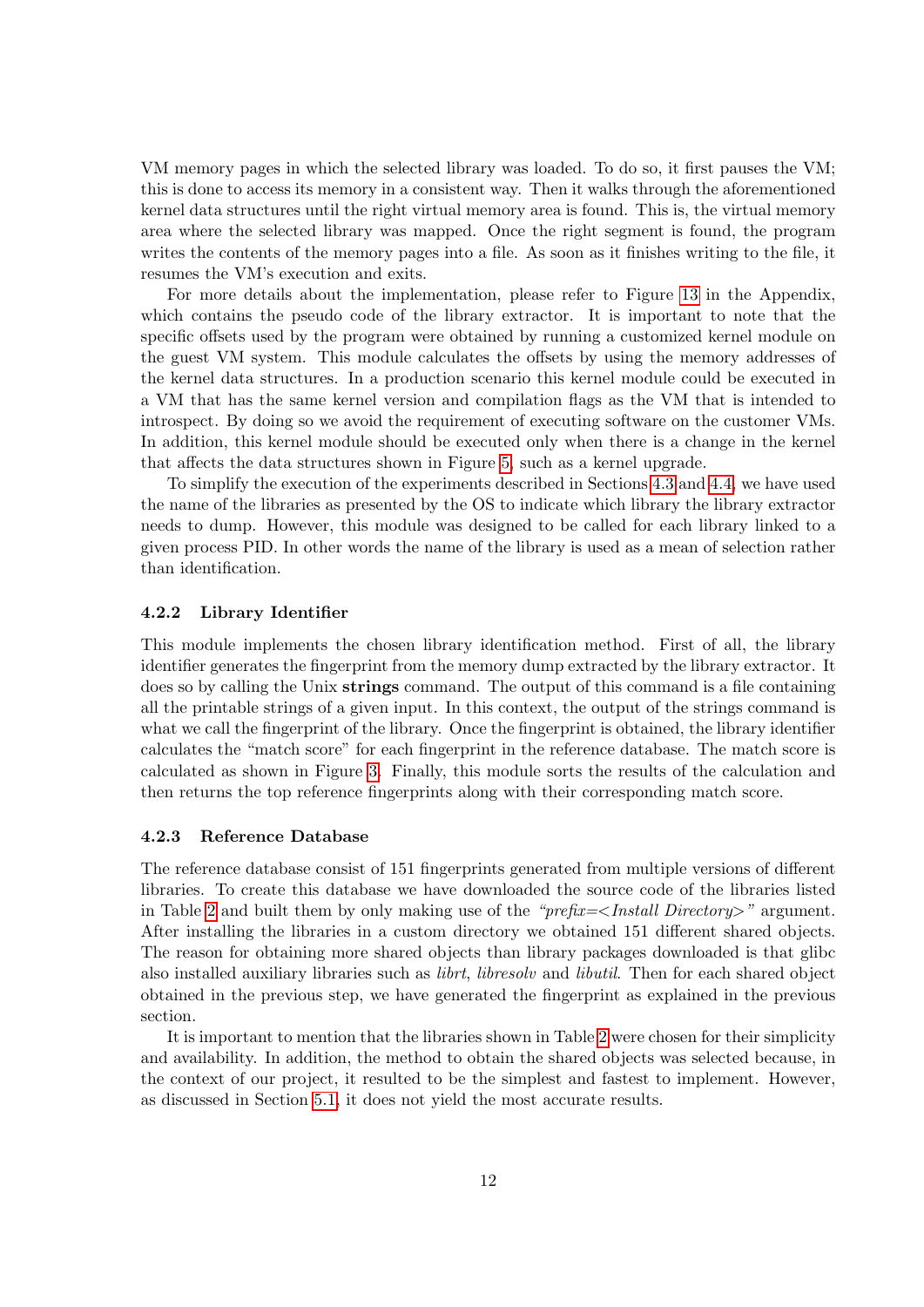<span id="page-13-1"></span>

| Libraries | <b>Versions</b>                       |  |
|-----------|---------------------------------------|--|
| glibc     | 2.19, 2.20, 2.21, 2.22, 2.23 and 2.24 |  |
| ncurses   | 5.7, 5.8, 5.9, 6.0                    |  |
| jpeg      | 9b                                    |  |
| libmpeg   | $2-0.5.1$                             |  |
| libpng    | 1.6.28                                |  |
| libzip    | 1.1.3                                 |  |

Table 2: Libraries that where downloaded and manually built

#### <span id="page-13-0"></span>4.3 Performance Experiments

In order to evaluate our proposed implementation we have tested the introspection program by running it to identify two libraries, libc-2.23 and libncurses-5.9, both dynamically linked to the Htop program running on the guest VM. These experiments were executed under different load configurations to analyze both the effectiveness and efficiency of the program. In addition we are interested in measuring the performance impact that the program has on the guest VM and the hypervisor.

We defined three load states: Low, Mid, and High. These represent either the guest VM's CPUs or the hypervisor's CPUs stressed to 0%, 50% and 100% respectively. Furthemore, a load configuration represents a combination of the VM load state and the hypervisor load state. This leads to nine possible load configurations. Examples of this load configurations are, VM Low-Hypervisor Low, VM Low-Hypervisor Mid and VM High-Hypervisor Low. The tool used to cause the different load levels was stress-ng<sup>[9](#page-13-2)</sup>.

First of all, we measured the time that the library extractor pauses the guest VM and the time that the library identifier takes to finish with the identification. On one hand, the Pause Time indicates the impact that the program has over the introspected VM. On the other hand, it is used to calculate the total execution time of the library identification program by adding it to the Identification Time.

Secondly, we collected the memory and CPU usage that the whole program exhibits during its execution in order to assess the performance impact imposed on the hypervisor under different load configurations.

Finally, the highest match score obtained in each experiment was registered. This indicator is used to determine the effectiveness of the library identification program under the aforementioned load levels. As the program relies on the content of the library memory pages on the guest VM, we expect that the memory utilization levels of the guest VM will have a direct impact on the match scores calculated. This is due to the fact that when the memory of a system is stressed, pages are swapped out of the RAM. This behavior causes that the amount of strings obtained from the extracted memory pages is a subset of the total. As a consequence, the fingerprint generated from the memory dump differs more from the reference fingerprint so the match score decreases. To measure this effect we defined two extra load states in which we stressed the memory of the hypervisor and the guest VM to 100% .

<span id="page-13-2"></span><sup>9</sup>https://github.com/ColinIanKing/stress-ng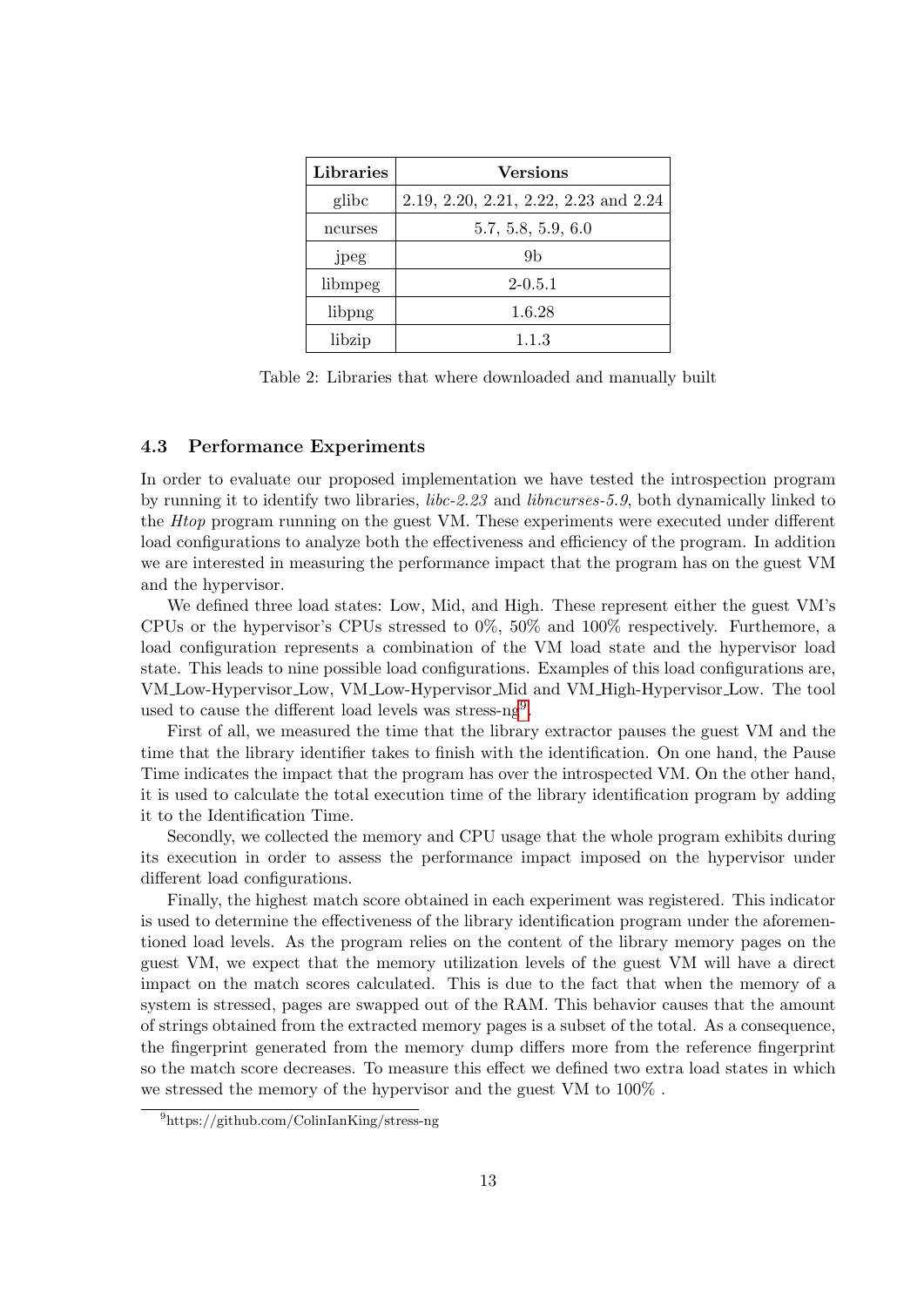We have run each test one hundred times and then calculated the mean and the sample standard deviation for each value.

#### <span id="page-14-0"></span>4.4 Version Strings Relevance Experiments

To evaluate the relevance of the strings containing version information of a library in the identification process, we have performed two experiments. The idea of these experiments is to quantify the influence that these strings have in the obtained match scores. An example of such strings can be observed in Figure [6.](#page-14-1)

The first experiment consisted in tampering with the fingerprint obtained from the library libc-2.23. We modified it to include the strings containing version information of a newer library (libc-2.24). The idea behind this experiment was to emulate what an attacker could do to hide a vulnerable library version.

For the second experiment we removed from the sample fingerprint and the reference fingerprints all the strings containing version information. Then, we executed the implemented program under this modified scenario and compared the obtained results with a "normal" execution of the program in which the strings were part of the fingerprint. The objective was to test if the identification method is independent from these strings.

<span id="page-14-1"></span>

| $GLIBC_2.22$                               |
|--------------------------------------------|
| $GLIBC_2.23$                               |
| GLIBC 2.24                                 |
| glibc $2.24$                               |
| $NPTL$ 2.24                                |
| GNU C Library (Ubuntu GLIBC 2.24-0ubuntu5) |
| stable release version 2.24, by Roland     |
| McGrath et al.                             |
|                                            |

Figure 6: Example of strings containing version information of libc-2.24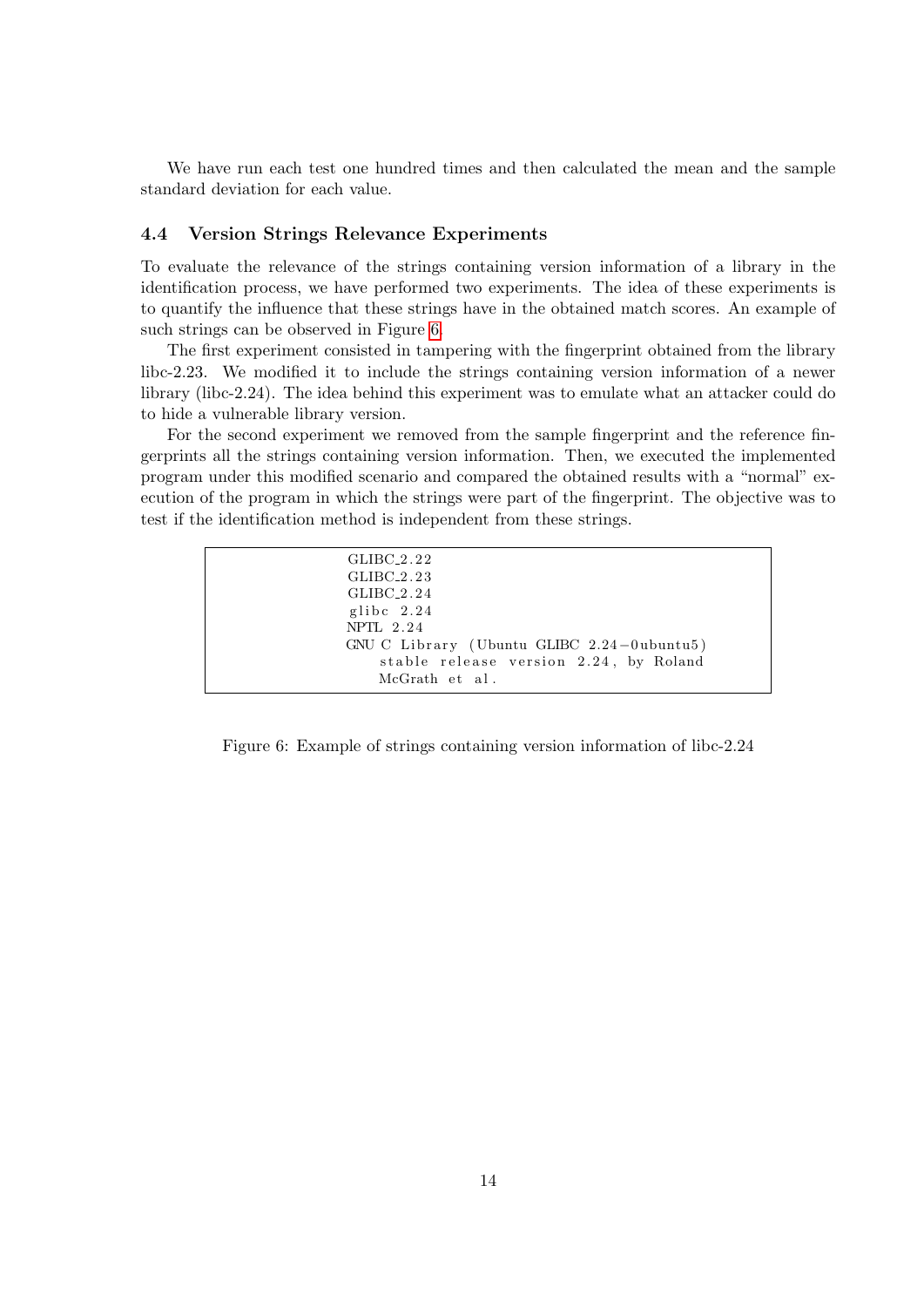### <span id="page-15-0"></span>5 Results

In this section we start by presenting the outcome of our library identification program and then, we show and analyze the results of the conducted experiments.

It is important to note that all the the experiments have been performed for the libc-2.23 and *libncurses-5.9* libraries. These are dynamically linked to the process  $Htop^{10}$  $Htop^{10}$  $Htop^{10}$  that was running on the guest VM during the execution of the experiments.

To avoid redundancy, only the results for libc-2.23 are shown as part of the Results section. The Appendix contains detailed tables with the outcome of the experiments for both libraries.

As for the experiments results, we first present the pause and identification times. Secondly, the memory and CPU usage are shown and explained. Thirdly, we present the results regarding the effectiveness of the program under different load configurations. Finally, the result of the experiments performed to evaluate the relevance of the version strings at the moment of identification are shown and analyzed.

#### <span id="page-15-1"></span>5.1 Program Output Results

The library identification program returns the top reference fingerprints along with their corresponding match scores. This match score represents the overlap ratio between the sample fingerprint and a given reference fingerprint. As it can be seen from the example shown in Table [3,](#page-15-3) the program returned the top 8 reference fingerprints. The result with the highest match score returned by the program is the one corresponding to the sample version number. This means that the identification program succeeds in identifying the correct library version when the database contains the exact reference for that library. Furthermore, we can observe that for related libraries the match score slightly differs (e.g. libc-2.23.so vs. libc-2.22.so) whereas it significantly drops when comparing the sample library against an unrelated library (e.g. libc-2.23.so vs. libjpeg.so.9.2.0).

<span id="page-15-3"></span>

| <b>Match Score</b> | Fingerprint in the DB        |
|--------------------|------------------------------|
| 20.59%             | $libc-2.23$ .so.strings      |
| 19.73%             | $libc-2.22$ .so.strings      |
| 19.71%             | $libc-2.24$ .so.strings      |
| 19.34%             | $libc-2.21$ .so.strings      |
| 18.78%             | $libc-2.20$ .so.strings      |
| 18.25%             | libc-2.19.so.strings         |
| $3.56\%$           | libjpeg.so. $9.2.0$ .strings |
| 2.91%              | libncurses.so.5.9.strings    |

Table 3: Output for libc-2.23

In addition, it can be observed that our program returns a result which is not greater than 21%. However, the expected value under low memory usage conditions should be close to

<span id="page-15-2"></span> $10$ https://github.com/hishamhm/htop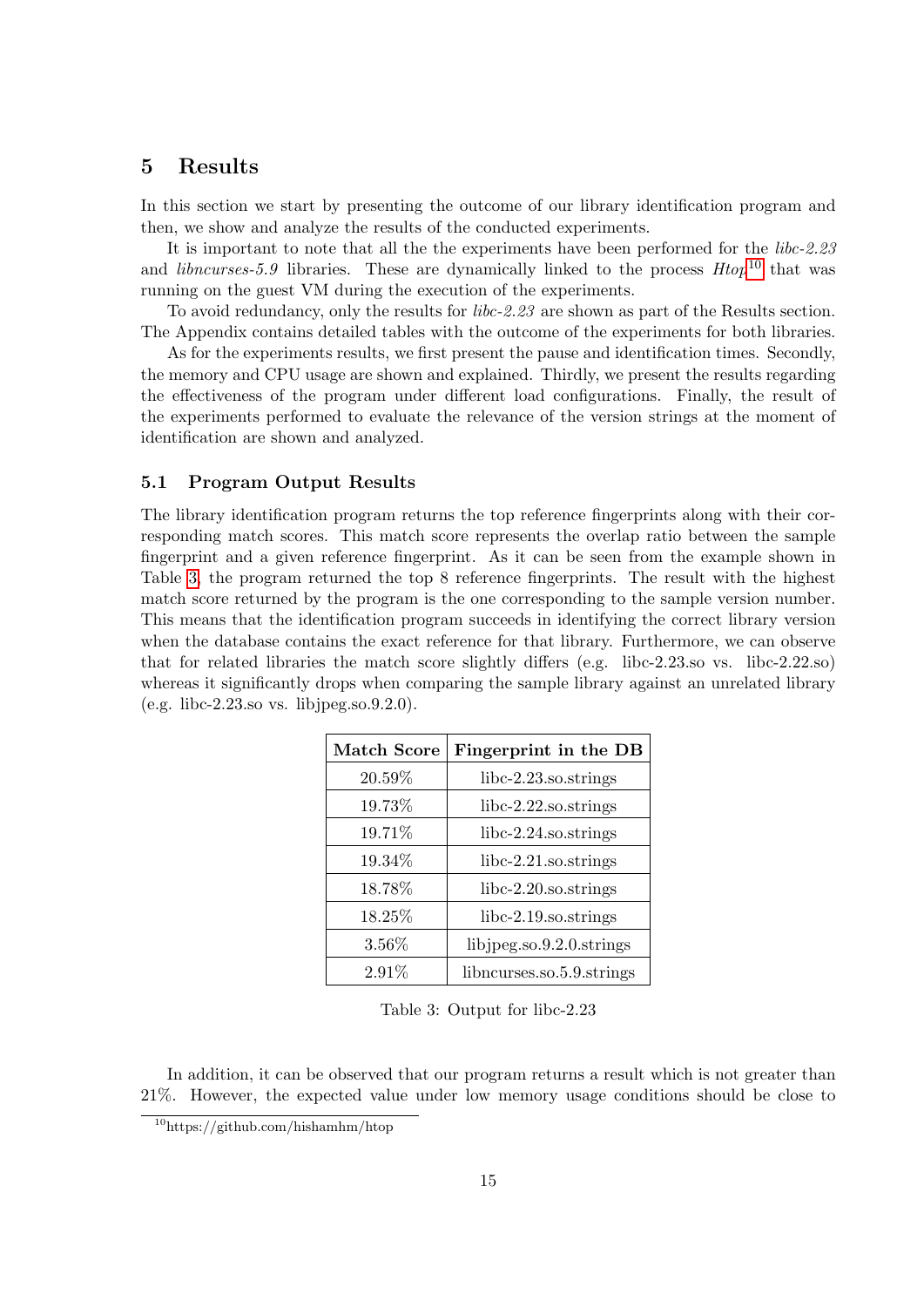100%. This is because the amount of memory pages swapped out should be minimal, meaning that, the library extracted should be almost exactly like the corresponding shared object file. The reason for the difference between the expected match scores and our results, has to do with the way that the reference database was built. When we built the libraries, we did not configure and install them in the same way a Linux package manager does it. The way that we have built the libraries introduces external strings, such as the path where the libraries were compiled and as a result the match scores are drastically affected.

To verify that the strings added in the reference fingerprints affect the match scores, we compared the fingerprint obtained from the shared object file with the fingerprint extracted from the same shared object loaded in the VM's memory. Then, we calculated the similarity coefficient between these two, and obtained a match score of 97.06%. The match score only reaches 100% when the complete binary representation of the library is in memory, in other words, no memory page corresponding to the library was swapped out.

Another result that needs to be discussed, is related to the outcome of our library identification program, when the sample library is not included in the reference database. In this context, the program could exhibit two different results.

For the first one, the result obtained from the program consists of all match scores below 9%. We consider such a result a mismatch. This means that the selected library could not be identified. This result indicates that the program behaves as expected, as it is not possible to identify the exact version of a library if there is no reference for it in the database.

On the other hand, when the result obtained contains values above 9% but from a different library than the one being identified, we consider the result to be a false positive. It is important to mention that the "9%" threshold was obtained from the experimental results on the paper [\[13\]](#page-27-6).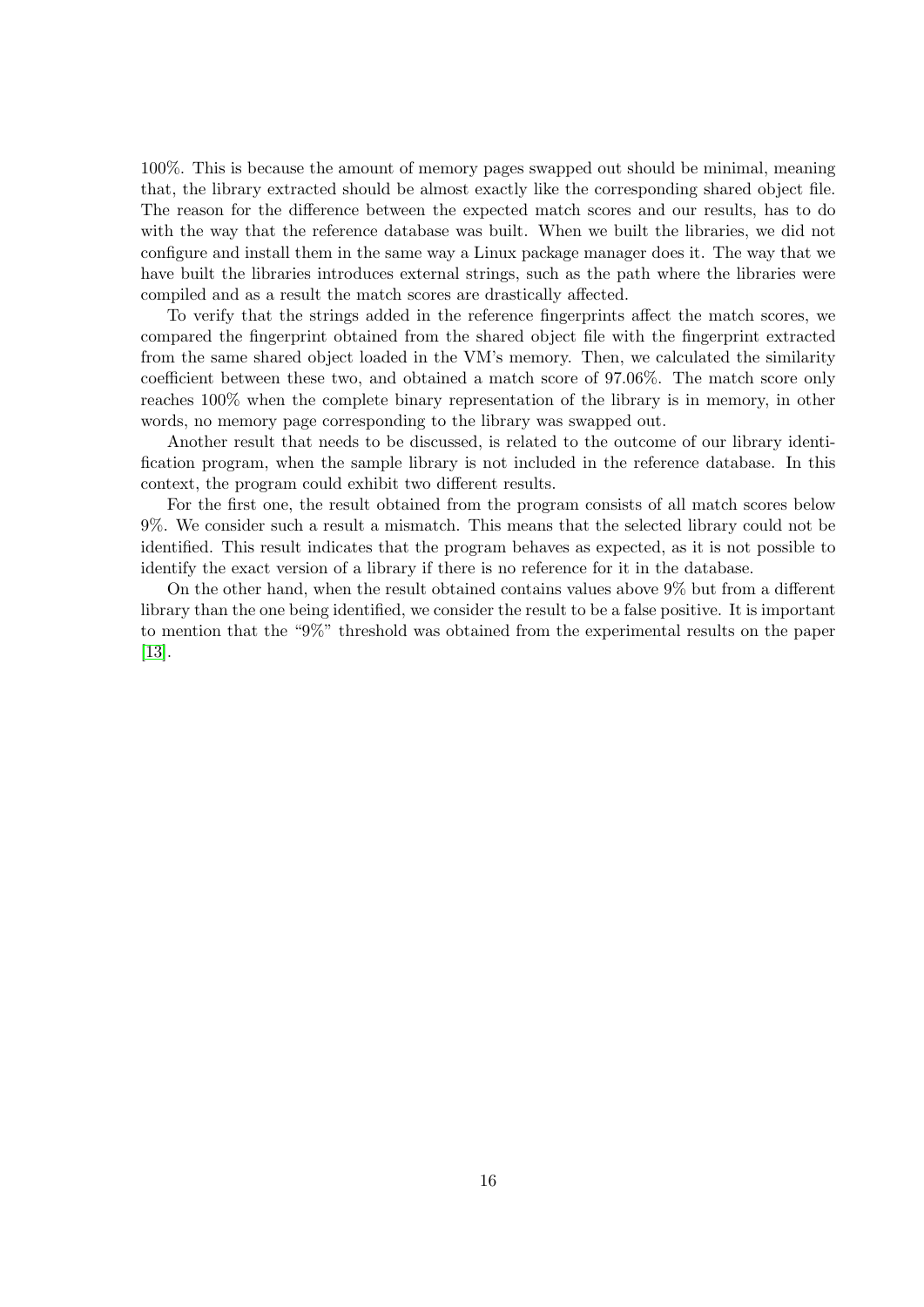#### <span id="page-17-0"></span>5.2 Paused Time and Identification Time

Figures [7](#page-17-1) and [8](#page-18-1) show the time that the VM was paused by the library extractor module and the time that the library identifier module required to identify the libc-2.23 library. These two figures depict these metrics under different load configurations.

As can be observed, the Paused Time and Identification Time are significantly affected by the load of the hyvervisor's CPU. This was an expected outcome as the library identification program was running on this privileged system.

<span id="page-17-1"></span>

**Paused Time - Libc** 

Figure 7: Paused Time under the different load configurations

The fact that the VM load starts to affect the Paused and Identification Times whenever the hypervisor's vCPUs are under stress has to do with how the server's CPU is being used. As explained in Section [4.1,](#page-10-1) our experimental environment consisted of an eight vCPUs hypervisor where two of those were assigned to the VM. Whenever this VM is stressed under a low hypervisor load, only the two vCPUs allocated to the VM are affected. This means that one of the six unused vCPUs can be used to execute the library identification program. This results in a minimum loss of performance.

When the hypervisor CPU load starts increasing, every vCPU is evenly stressed. This means that in the situations of a Mid and High loaded CPU, all eight vCPUs are stressed to 50% and 100% respectively. When the VM is also stressed, the overall load of the hypervisor increases as well. As a result the Paused and Identification times are affected. In the worst case scenario the Paused Time and Identification Time are approximately 400 ms and 1000 ms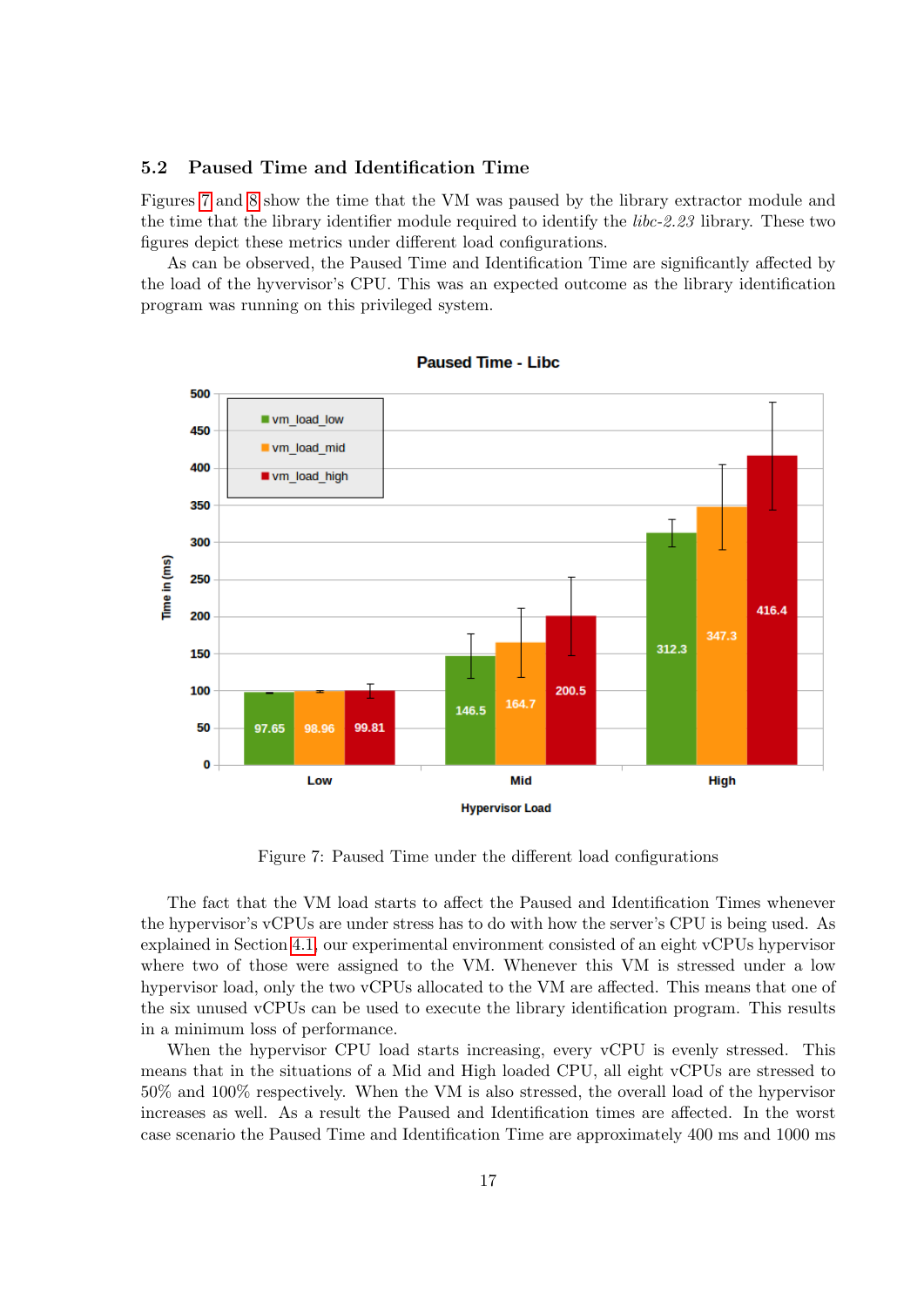respectively.

It is important to recall from the explanation given in Section [4.2.1,](#page-11-1) that the library identification module starts running after the execution of the guest VM is resumed. In other words, the identification is done offline. This design decision was made to reduce the performance impact on the running VMs so that they are only affected by the Paused Time.

<span id="page-18-1"></span>

**Identification Time - Libc** 

Figure 8: Identification Time under the different load configurations

#### <span id="page-18-0"></span>5.3 Memory and CPU Usage

Figures [9](#page-19-0) and [10](#page-20-1) depict the memory and CPU usage of the complete library identification program under the different load configurations. As the idea of the program presented in this report was to provide a proof of concept, during the implementation of it we did not focus on optimizing the performance. However, these metrics were included for completeness as they provide an indication of the resource utilization of the program.

From Figure [9](#page-19-0) we can observe that our program is not greatly affected by the hypervisor CPU load, the VM CPU load, or the combination of both. We believe that the variations in the memory usage are caused by the differences in the amount of strings that were extracted by the library extractor. In Section [5.4](#page-20-0) we analyze in more detail the possible reasons for this behaviour.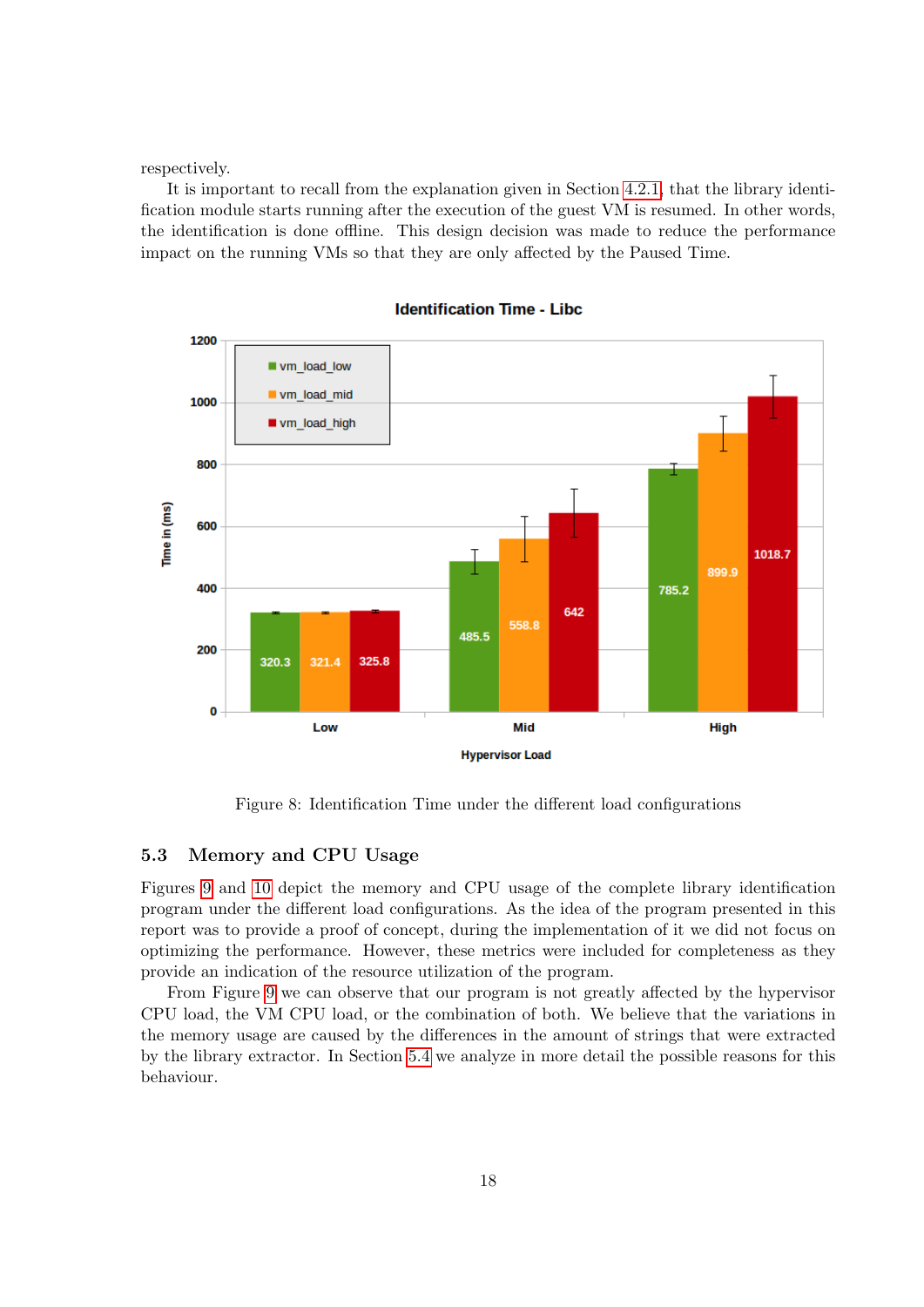<span id="page-19-0"></span>

**Memory Usage - Libc** 

Figure 9: Memory Usage under the different load configurations

Figure [10](#page-20-1) shows how the CPU time given to our program decreases whenever the CPU load of the hypervisor increases. The reason for this, has to do with the way that the OS scheduler works and the way that the CPU time is calculated.

The CPU time, or CPU percentage is calculated by adding the user and system times and then dividing it by the total running time. When the program is waiting in the process queue only the total running time is increased but the user and system times are not affected, which causes the CPU usage to drop.

When the CPU load is low the OS can assign more often our program to the CPU which reduces the waiting time, and makes the CPU usage increase. On the other hand, when the load is mid or high the CPU is shared among more processes and the OS scheduler has more processes to choose from. This impacts the total execution time of our program because it needs to wait in the process queue to resume its execution, meaning that the program accumulates more waiting time thus decreasing its CPU usage.

The standard deviation values shown in Figure [10,](#page-20-1) give an indication that there are fluctuations among different runs of the program. This can be caused by several factors, such as processes priorities and the stress tool used, which has a non uniform way of generating system load.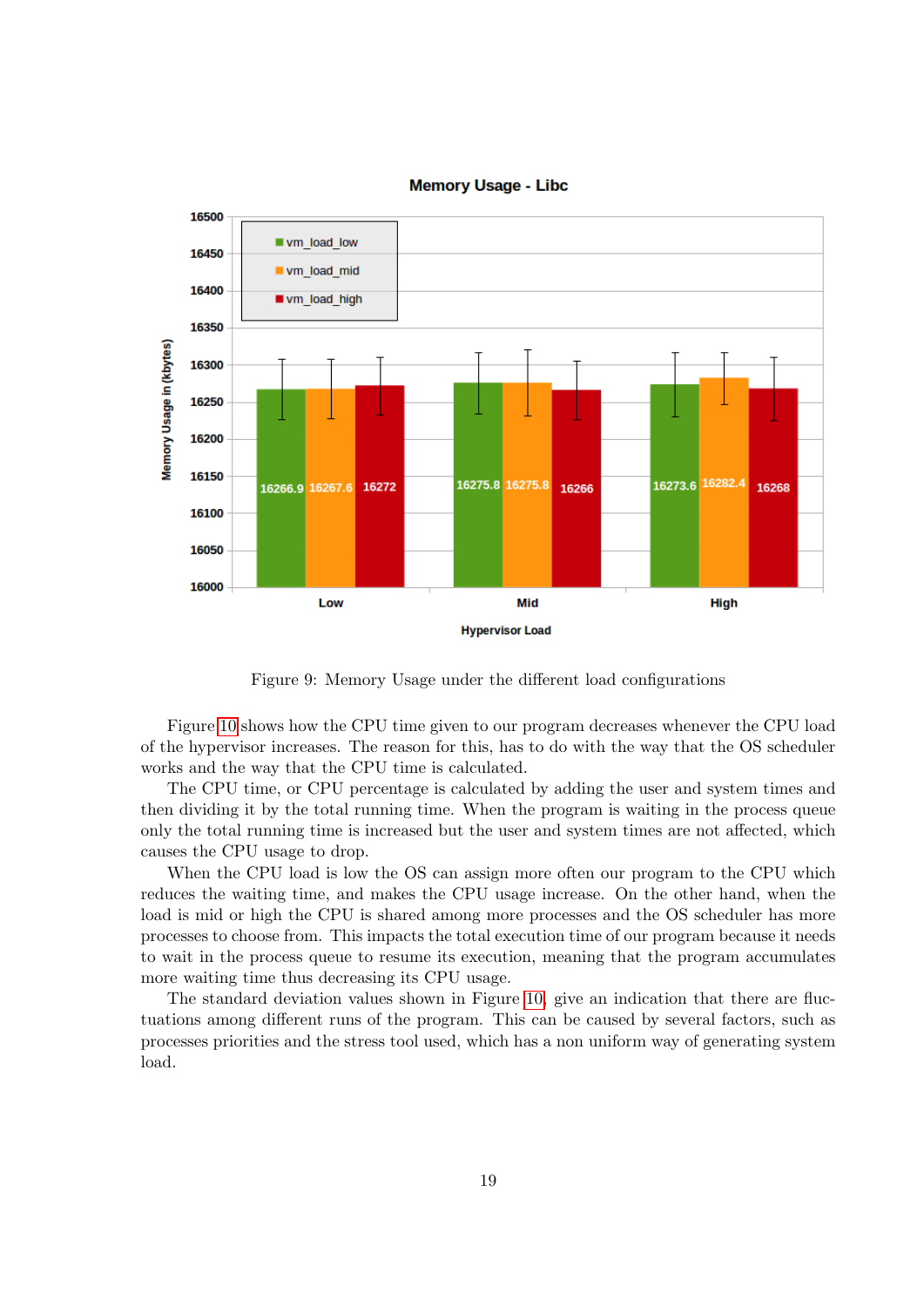

<span id="page-20-1"></span>

Figure 10: CPU Usage under the different load configurations

#### <span id="page-20-0"></span>5.4 Match Score

The following charts show how the match score calculated by the library identification program is affected by the different load configurations.

If we analyze the data provided by Figure [11](#page-21-1) we can observe that the match score is not significantly dependent on the CPU load. This was an expected result as there is no correlation between the way that the match score is calculated and program CPU usage.

However, as shown in Figure [12](#page-21-2) the match score is affected by the memory load of the hypervisor and the VM. This is because memory pages corresponding to the selected library are getting swapped out, causing the fingerprint generated from the extracted memory to differ more from the reference fingerprint. The reason for the swapping is that the tool used to stress the systems, as explained in Section [4.3,](#page-13-0) causes a race condition for memory pages between the Htop process (that makes use of the library that is being identified) and the stress-ng threads. So, even though the library is being used, not all the memory pages are residing in RAM at the time the memory is extracted.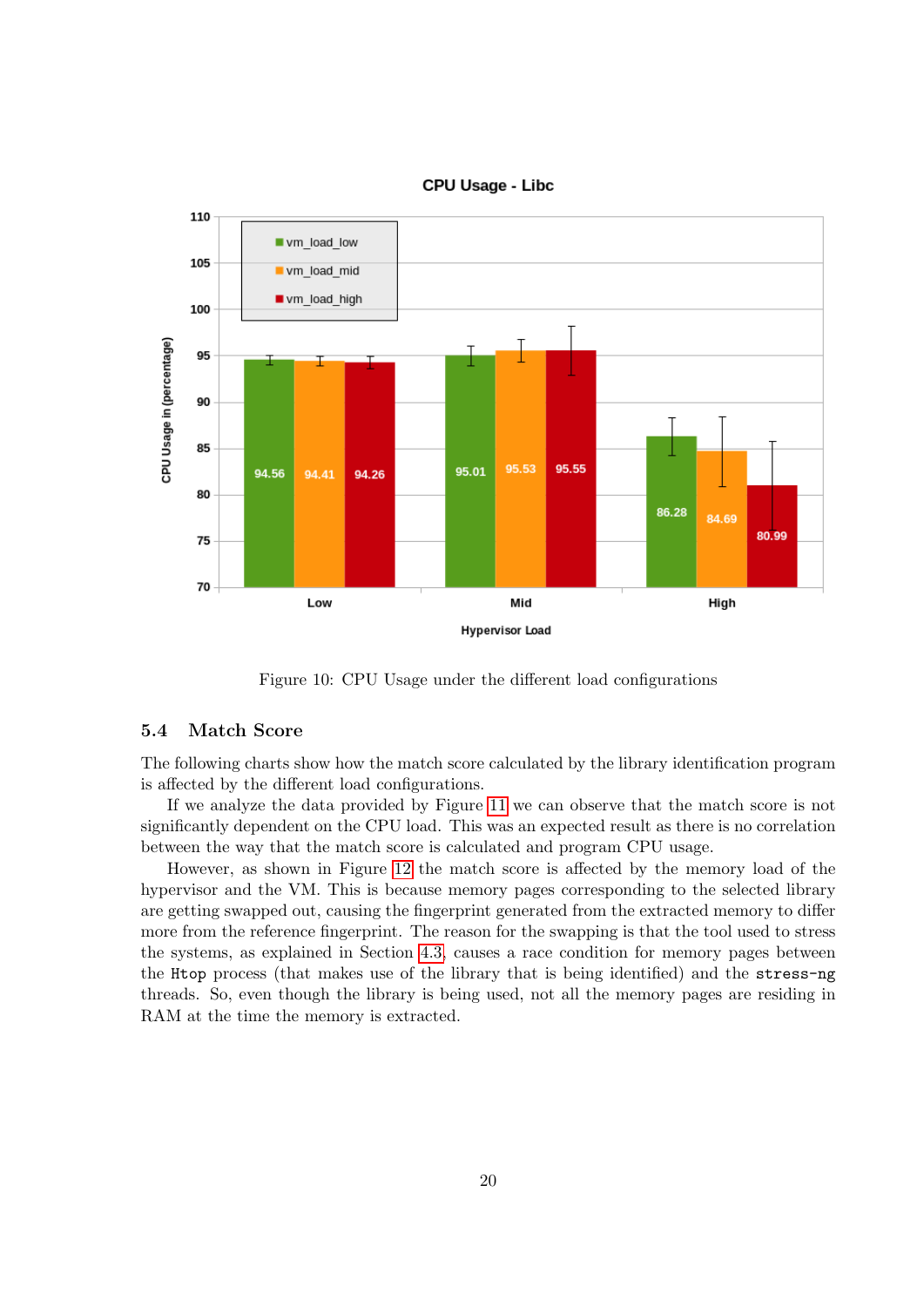<span id="page-21-1"></span>

Match Score vs CPU Stress - Libc

Figure 11: Match Score obtained under the different CPU load configurations

<span id="page-21-2"></span>

Match Score vs. Memory Stress - Libc

Figure 12: Match Score obtained under the different memory load configurations

## <span id="page-21-0"></span>5.5 Version String Relevance Results

Table [4](#page-22-0) shows the results of manually adjusting the fingerprint obtained from the libc-2.23 running on the VM. If we recall from the experiment explanation, this fingerprint was modified to include the strings containing version information of a newer library (libc-2.24). The table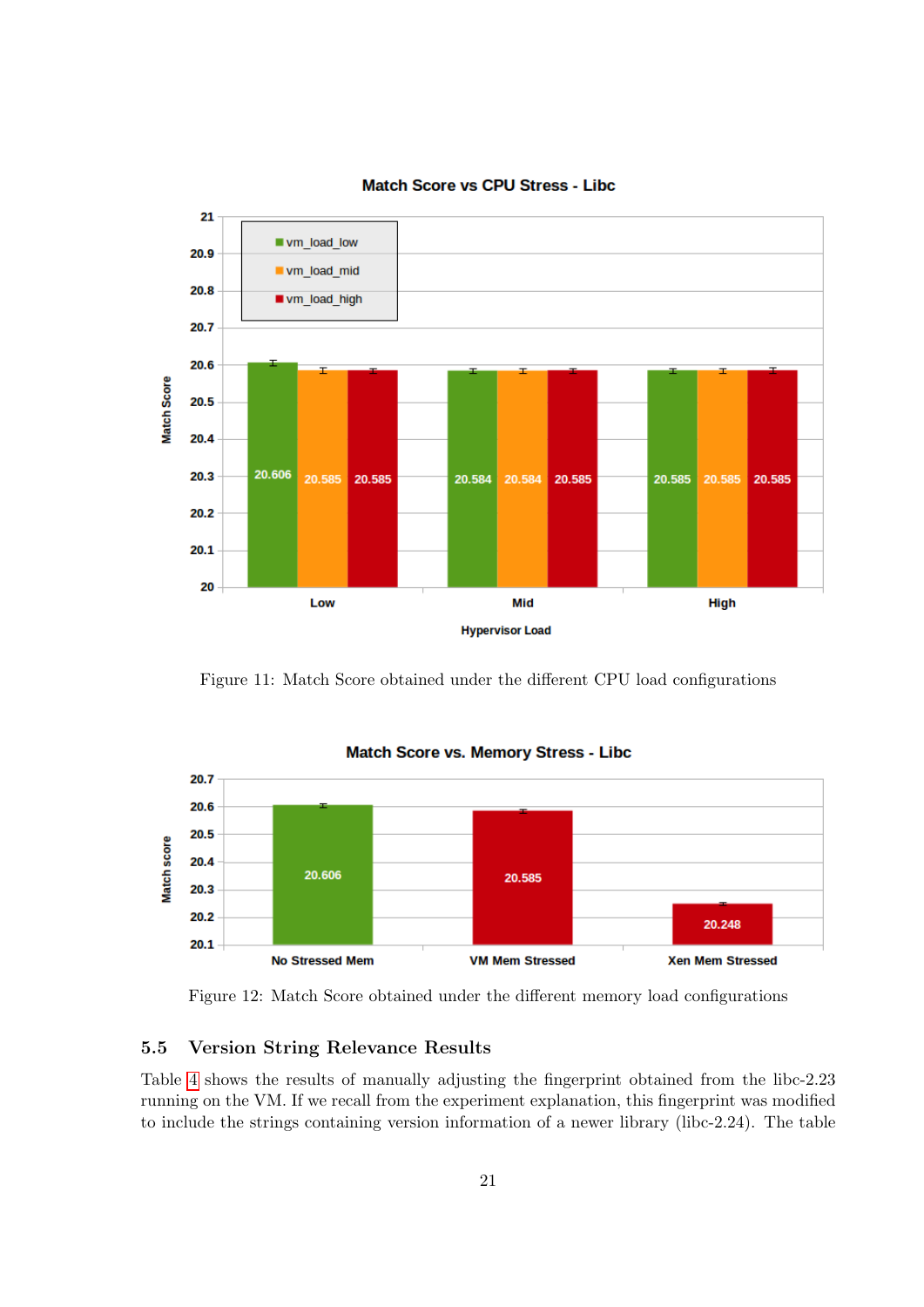contains the match scores obtained when the original sample fingerprint was compared against the libc-2.23 and libc-2.24 reference fingerprints. The same values can be found but for the tampered fingerprint. From this result, we can observe that the impact of manually changing the sample fingerprint by altering the version numbers, only affected the match score by 0.01%. This value gives us an indication that the relevance of strings containing version information is not significant.

<span id="page-22-0"></span>

|                      | Sample Fingerprint   Libc-2.23 Ref. Fingerprint   Libc-2.24 Ref. Fingerprint |         |
|----------------------|------------------------------------------------------------------------------|---------|
| $libc-2.23$ original | 20.60%                                                                       | 19.82\% |
| libc-2.23 tampered   | 20.59%                                                                       | 19.83\% |

Table 4: Manually Tampered Scenario

The following tables show the result of removing all the strings that contain version information from the sample fingerprint and the listed reference fingerprints. Table [5](#page-22-1) shows the results of a normal execution while Table [6](#page-22-1) shows the results of the scenario without version strings. The differences between these tables show that the match score was affected by only a 0.03% when the strings containing library version information were removed. This value supports the idea that the chosen library identification method is independent of the aforementioned strings.

<span id="page-22-1"></span>

| Match   | Fingerprint in the DB   |  |
|---------|-------------------------|--|
| 20.59%  | $libc-2.23$ .so.strings |  |
| 19.73%  | $libc-2.22$ .so.strings |  |
| 19.71%  | $libc-2.24$ .so.strings |  |
| 19.34%  | $libc-2.21$ .so.strings |  |
| 18.78%  | $libc-2.20$ .so.strings |  |
| 18.25\% | $libc-2.19$ .so.strings |  |

Table 5: Normal Scenario

| Match  | Fingerprint in the DB    |  |
|--------|--------------------------|--|
| 20.54% | $libc-2.23$ .so.stripped |  |
| 19.70% | $libc-2.22$ .so.stripped |  |
| 19.68% | $libc-2.24$ .so.stripped |  |
| 19.31% | $libc-2.21$ .so.stripped |  |
| 18.74% | $libc-2.20$ .so.stripped |  |
| 18.22% | $libc-2.19$ .so.stripped |  |

Table 6: Stripped Scenario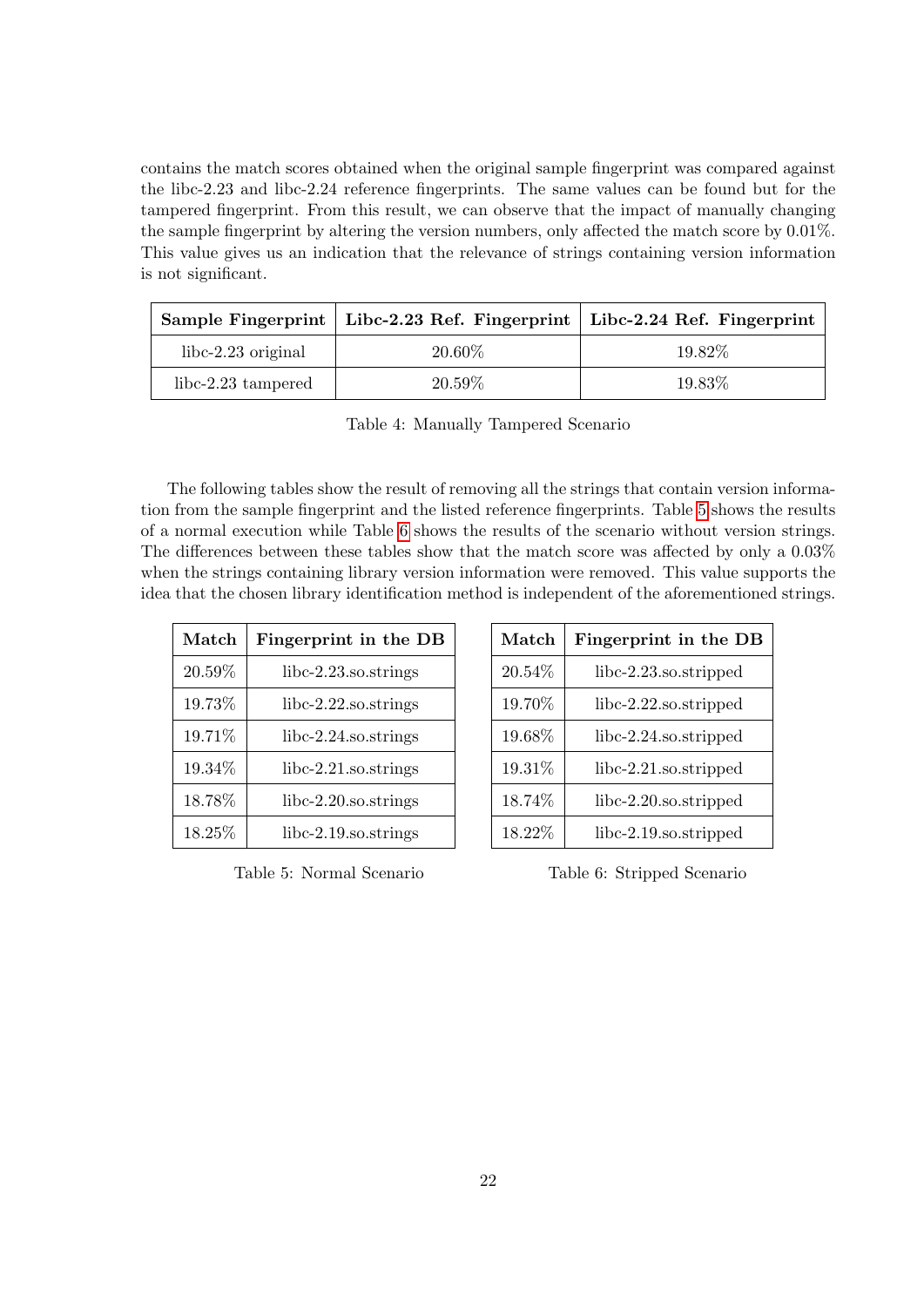### <span id="page-23-0"></span>6 Discussion

In our project we have shown that by combining VMI techniques and the printable strings of libraries it is possible to identify a library that is being used on a selected VM. Although we were successful in implementing the library identification program, the experiments done to test this proof of concept were executed in an ideal environment. As a consequence the following limitations should be addressed before experimenting with our program in a production environment.

First of all, our solution is based on the Ubuntu Linux distribution and it is not directly portable to a different OS. However, the mechanisms and methodology used to build our program are OS independent. This means that it should be possible to change the configurations to support different OS's including other Linux distributions and Windows.

Secondly, the experiments done during this project were executed on a paravirtualized VM. Nonetheless, there is no indication that our program needs adjustment to support Full virtualization as LibVMI does not impose restrictions on the type of virtualization when it comes to access VMs' memory.

Furthermore, the library identification program we developed focuses on identifying dynamically linked libraries and was tested only with *libc-2.23* and *libncurses-5.9*. However, this is not a strong limitation because previous research has shown [\[13\]](#page-27-6) that printable strings identification works with a rich variety of libraries as well as with statically linked ones.

Additionally, as a result of analyzing the implementation of the library identifier module, it can be inferred that the size of the database has a high impact on the identification time. Solutions like program parallelization and optimized database indexing can be used to overcome this limitation.

One of the most important limitations is imposed by LibVMI, which requires details of the guest kernel to bridge the semantic gap, and be able to understand the memory layout of the guest VM. In our solution, this was partially mitigated by executing a custom kernel module in the guest VM, that extracted the required information such as memory offsets. However, as explained in Section [4.2.1,](#page-11-1) one could run the kernel module in a VM that has the same kernel version and compilation flags as the VM that is intended to introspected.

Moreover, page swapping of the library contents may result in lower matching scores. This has to do with the fact that when memory pages of the library are swapped to disk, our tool can not extract the complete library from memory. This results in a less accurate fingerprint being used to compare against the reference fingerprints in the database.

Finally, it is important to note that whenever a library that is not included in the reference database goes through the identification process, a false-positive might occur. This happens with our data set when the output of the library identification program shows match scores higher than 9%.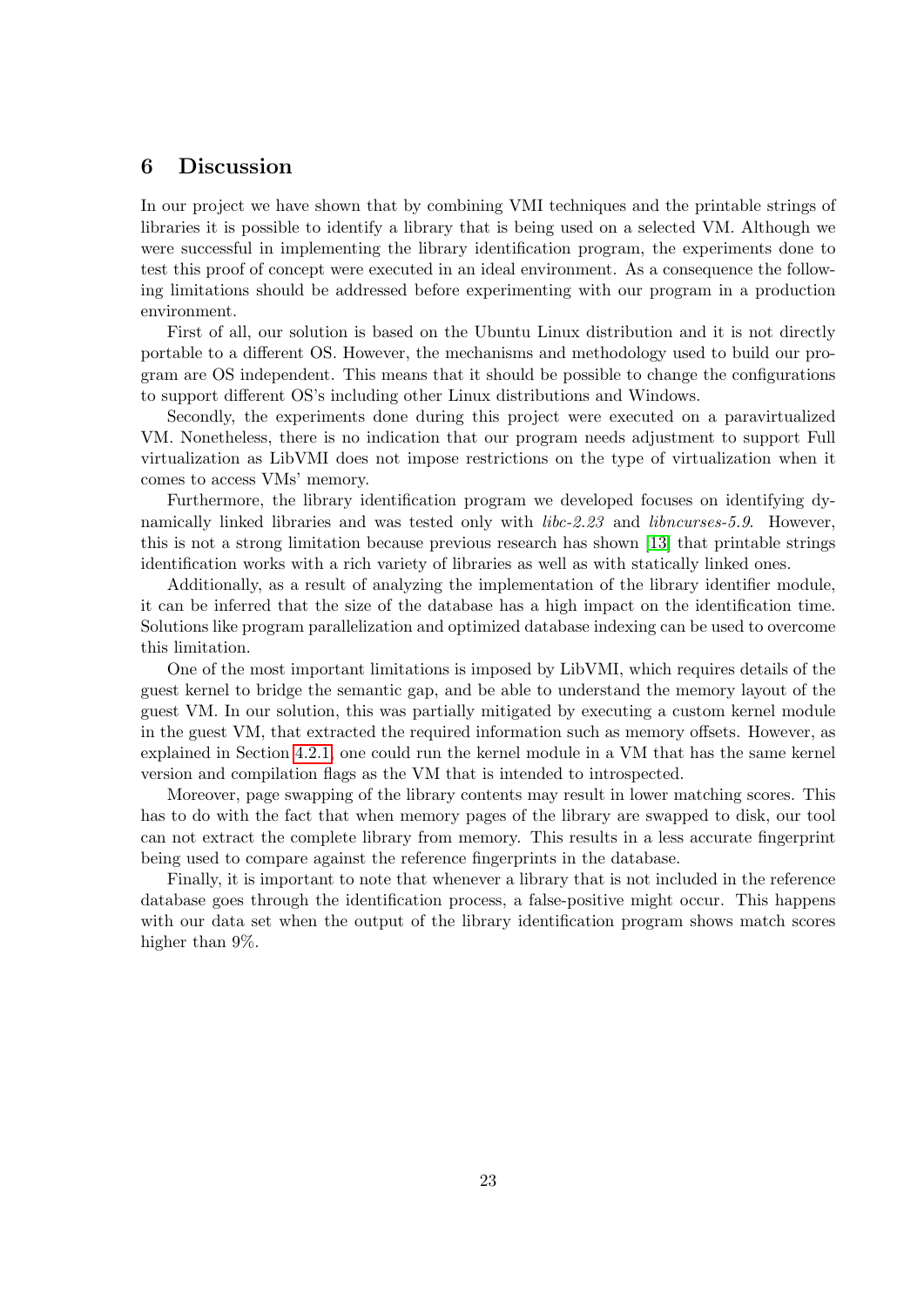## <span id="page-24-0"></span>7 Conclusion

Our project researched the use of the VMI techniques provided by LibVMI to create a reliable library identification program. We have shown that the library LibVMI can be used to effectively and efficiently extract libraries from the VM's memory. To identify the library version from this extracted memory, we used a method based on the printable strings present in the library's executable. This method shows to be an accurate way to identifying libraries, even when the version strings are removed from the executable or tampered with.

To evaluate our program we performed different experiments that measure the program's effectiveness and efficiency under different system loads. The results of these experiments show that the time that the VM is paused and the library identification time is primarily dependent on the CPU load of the hypervisor. Despite the fact that the program is affected by the hypervisor's load, we show that our implementation is able to perform the task at hand in approximately a second in the worst case scenario. By optimizing the program, better performance can be achieved.

When analyzing the memory stress results, we can see that memory page swapping increases under higher loads. In this context, there is a chance that library memory pages get swapped out whenever the memory of the VM or hypervisor is highly loaded. The result of this situation is that it is not possible to extract the complete library executable from memory, which ends up affecting the amount of printable strings that can be extracted thus decreasing the match score.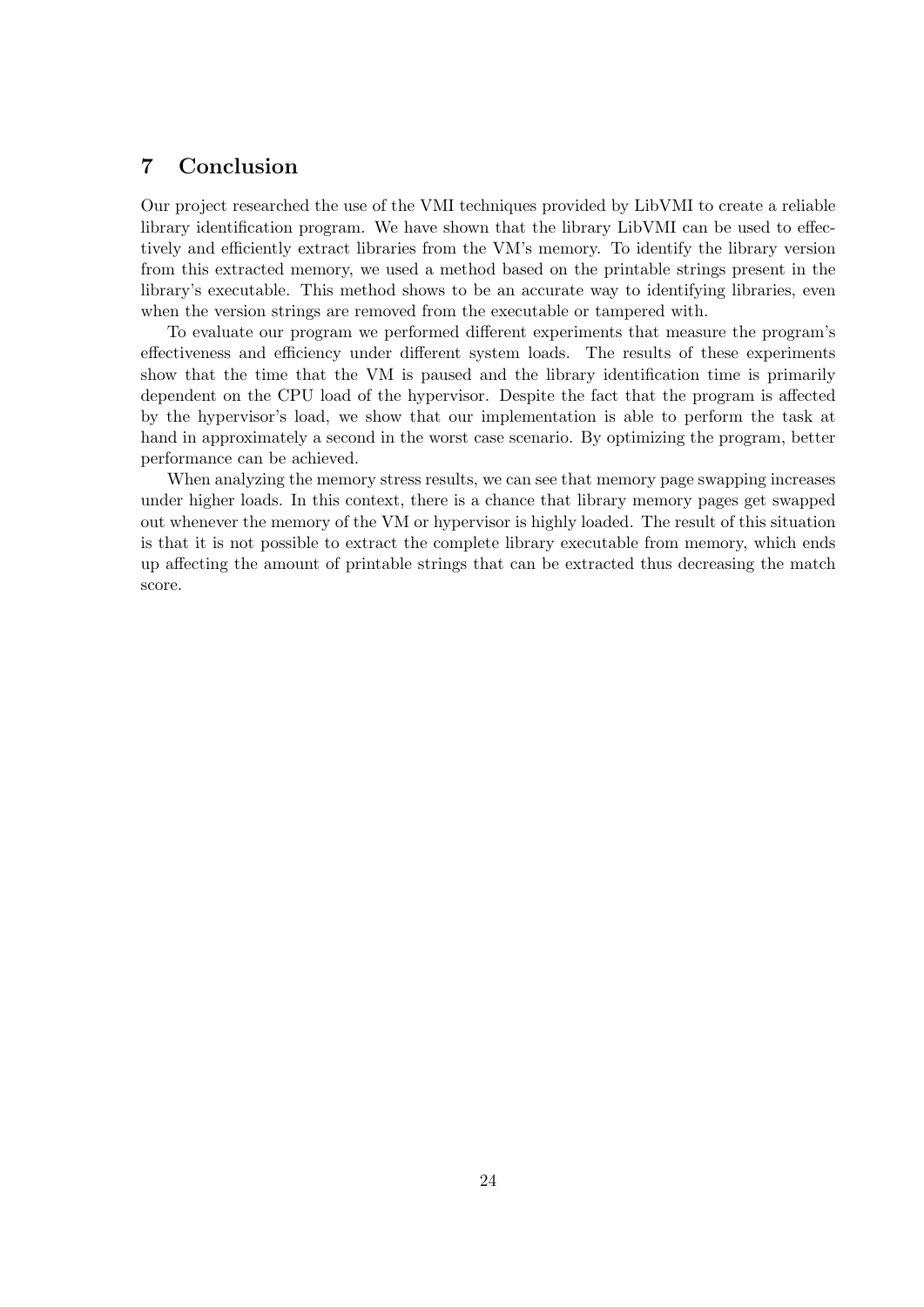## <span id="page-25-0"></span>8 Future Work

In this project, we show that it is possible to implement a method for reliable library identification based on LibVMI. However, there are several aspects that can be researched to enhance the solution.

As discussed, the way in which the database is built highly influences the program's match scores. It would be beneficial to work on a method for building the database, so the reference libraries are compiled in a similar way as the running ones. As a result the fingerprints extracted from memory would present a higher match score when compared against the reference ones.

We have implemented a library identification program based on printable strings. Although this method succeeded in identifying different library versions, it would be interesting to implement a second identification method to support decision making. This one could be based for example on behavioral analysis.

Finally, an interesting point would be to integrate our solution with a database containing known vulnerable library versions so as to support automated vulnerability scanning.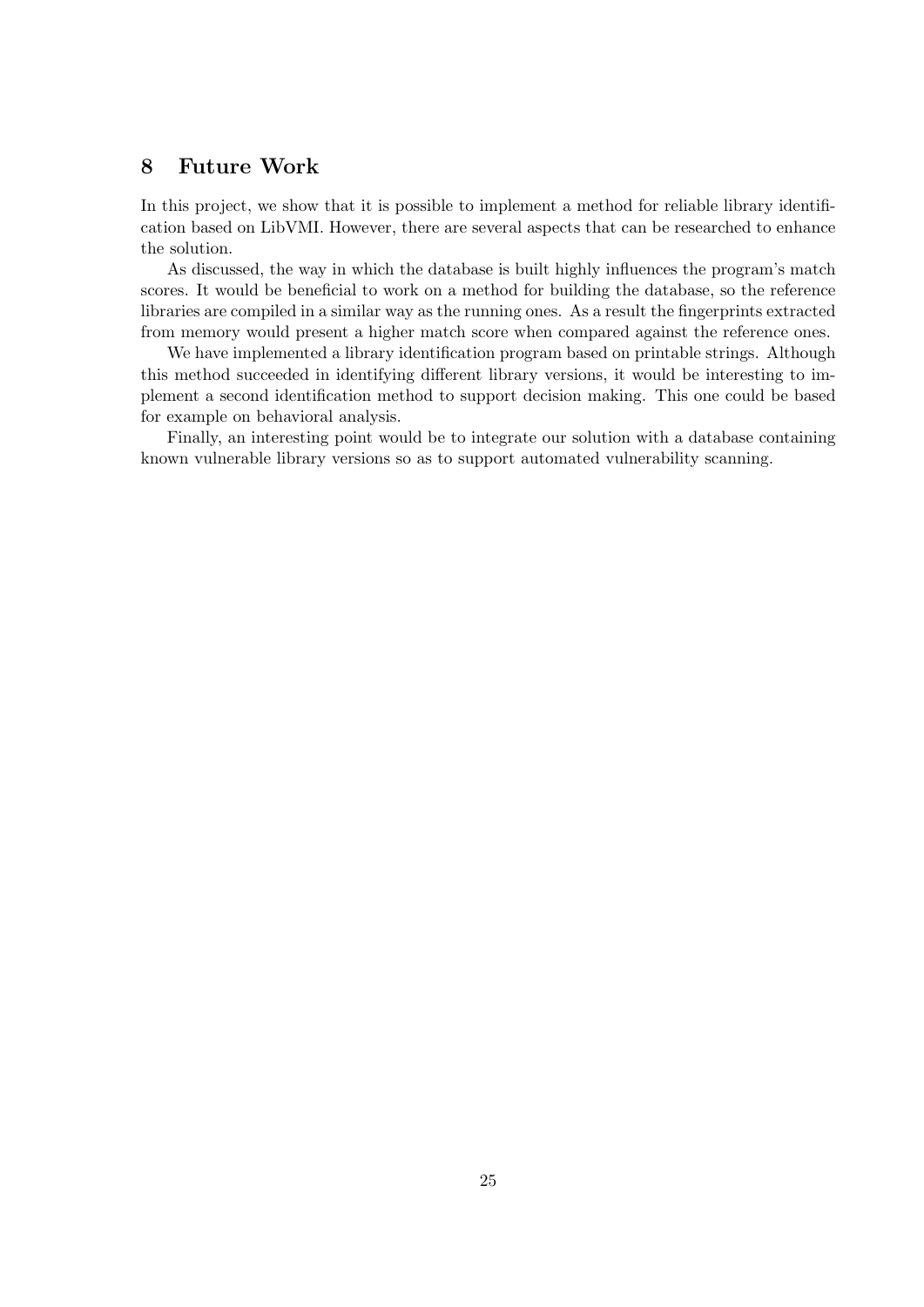## <span id="page-26-0"></span>9 Acknowledgments

We would like to thank our supervisors Ralph Koning and Ben de Graaff for their constant feedback, guidance and input throughout the research project. In addition, we would like to thank Thomas Rinsma who provided us with a valuable draft of his research done with Riscure.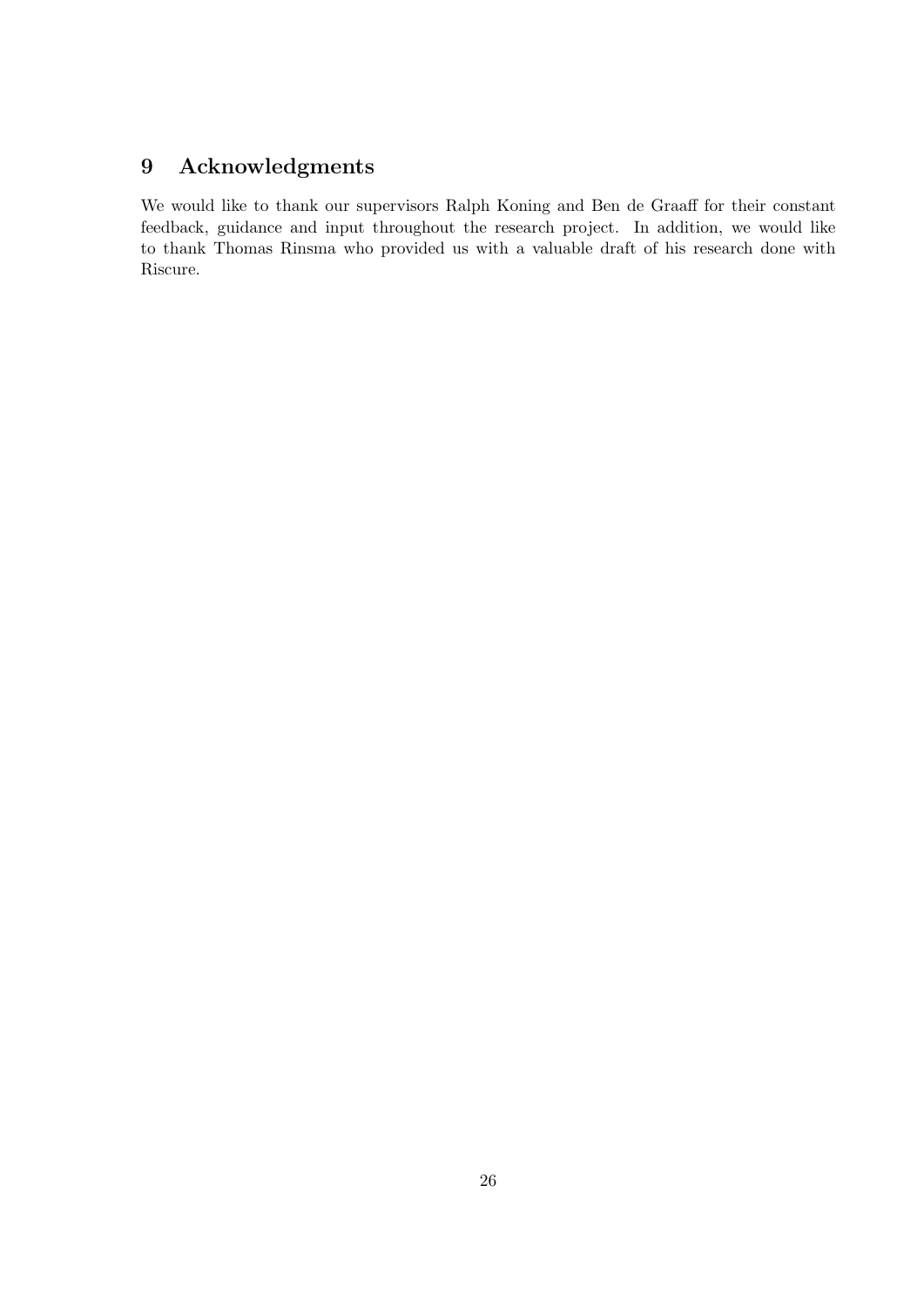## References

- <span id="page-27-2"></span>[1] glibc getaddrinfo() stack-based buffer overflow. URL: https://sourceware.org/ml/libcalpha/2016-02/msg00416.html.
- <span id="page-27-1"></span>[2] Openssl dos vulnerability, new bagel variants. URL: https://isc.sans.edu/forums/diary/Updated +1345+318+GMT+OpenSSL+DoS+Vulnerability  $+New+Bagel+Variants/140/$ .
- <span id="page-27-8"></span>[3] Paul Barham, Boris Dragovic, Keir Fraser, Steven Hand, Tim Harris, Alex Ho, Rolf Neugebauer, Ian Pratt, and Andrew Warfield. Xen and the art of virtualization. In ACM SIGOPS operating systems review, volume 37, pages 164–177. ACM, 2003.
- <span id="page-27-12"></span>[4] Silvio Cesare and Yang Xiang. Malware variant detection using similarity search over sets of control flow graphs. In Trust, Security and Privacy in Computing and Communications (TrustCom), 2011 IEEE 10th International Conference on, pages 181–189. IEEE, 2011.
- <span id="page-27-3"></span>[5] Tal Garfinkel, Mendel Rosenblum, et al. A virtual machine introspection based architecture for intrusion detection. In NDSS, volume 3, pages 191–206, 2003.
- <span id="page-27-7"></span>[6] Robert P Goldberg. Survey of virtual machine research. Computer, 7(6):34–45, 1974.
- <span id="page-27-0"></span>[7] Siddharth Gujrathi. Heartbleed bug: An openssl heartbeat vulnerability. International Journal of Computer Science and Engine ter Science and Engineering, 2(5):61–64, 2014.
- <span id="page-27-11"></span>[8] Emily R Jacobson, Nathan Rosenblum, and Barton P Miller. Labeling library functions in stripped binaries. In Proceedings of the 10th ACM SIGPLAN-SIGSOFT workshop on Program analysis for software tools, pages 1–8. ACM, 2011.
- <span id="page-27-4"></span>[9] Anil Kumar Konasale Krishna and Robert Ricci. Vmicvs: Cloud vulnerability scanner. https://pdfs.semanticscholar.org/1415/02fa0f8f017384817300404d2c11a23aca9c.pdf, 2016.
- <span id="page-27-14"></span>[10] Robert Love. Linux kernel development second edition. Sams Publishing, 2005.
- <span id="page-27-5"></span>[11] Bryan D Payne. Simplifying virtual machine introspection using libvmi. Sandia report, pages 43–44, 2012.
- <span id="page-27-10"></span>[12] Bryan D Payne, DP de A Martim, and Wenke Lee. Secure and flexible monitoring of virtual machines. In Computer Security Applications Conference, 2007. ACSAC 2007. Twenty-Third Annual, pages 385–397. IEEE, 2007.
- <span id="page-27-6"></span>[13] Thomas Rinsma. Automatic library version identification, and exploration of techniques. Riscure and Faculty of Science, Radboud University, Under submission, 2017.
- <span id="page-27-9"></span>[14] Christian A Schneider. Full Virtual Machine State Reconstruction for Security Applications. PhD thesis, München, Technische Universität München, Diss., 2013, 2013.
- <span id="page-27-13"></span>[15] Ronghua Tian, Lynn Batten, Rafiqul Islam, and Steve Versteeg. An automated classification system based on the strings of trojan and virus families. In *Malicious and Unwanted* Software (MALWARE), 2009 4th International Conference on, pages 23–30. IEEE, 2009.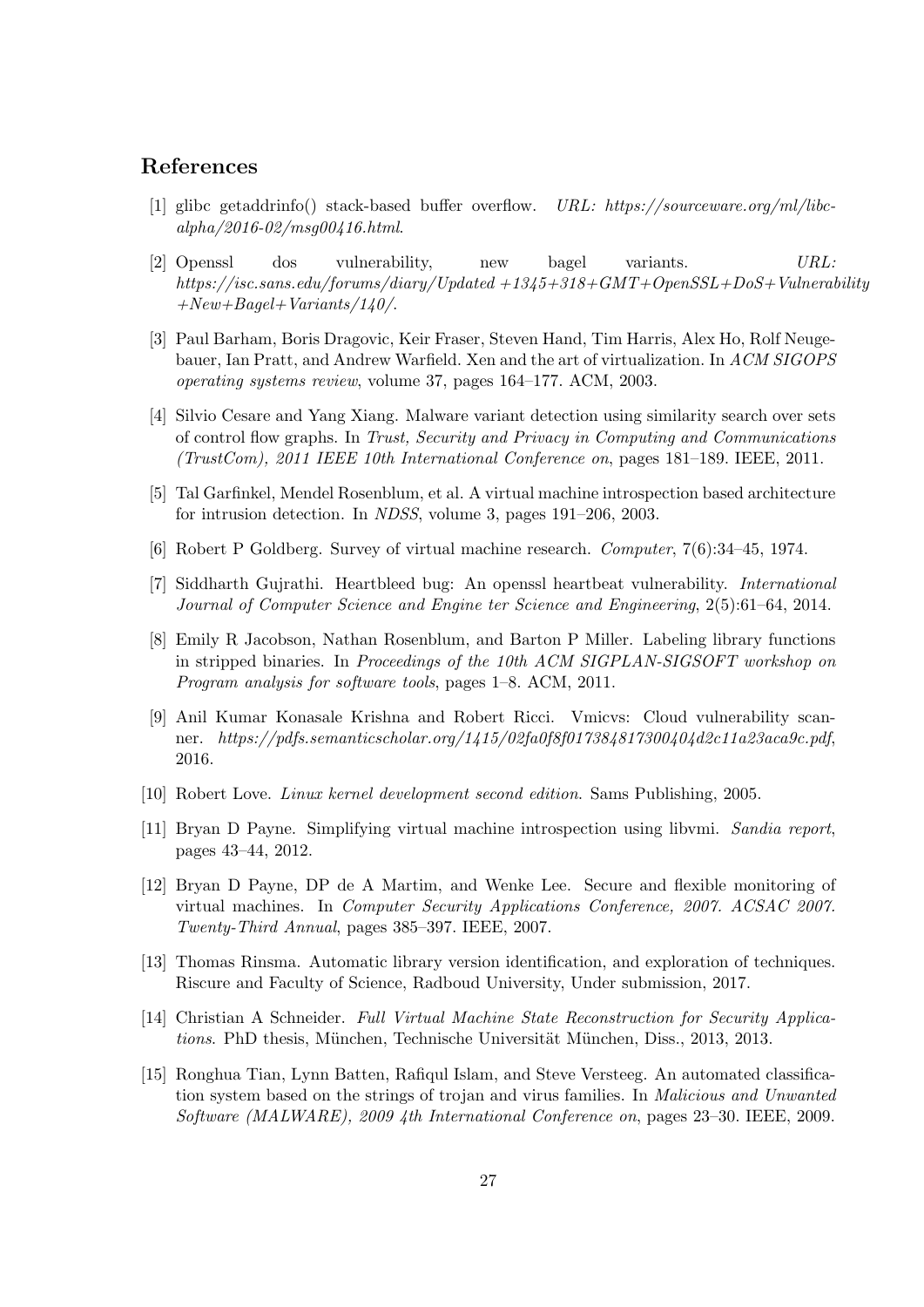- <span id="page-28-2"></span>[16] Peter Van der Linden. Expert C programming: deep C secrets. Prentice Hall Professional, 1994.
- <span id="page-28-1"></span>[17] Mike Van Emmerik. Signatures for library functions in executable files. Citeseer, 1993.
- <span id="page-28-0"></span>[18] Haiquan Xiong, Zhiyong Liu, Weizhi Xu, and Shuai Jiao. Libvmi: a library for bridging the semantic gap between guest os and vmm. In Computer and Information Technology (CIT), 2012 IEEE 12th International Conference on, pages 549–556. IEEE, 2012.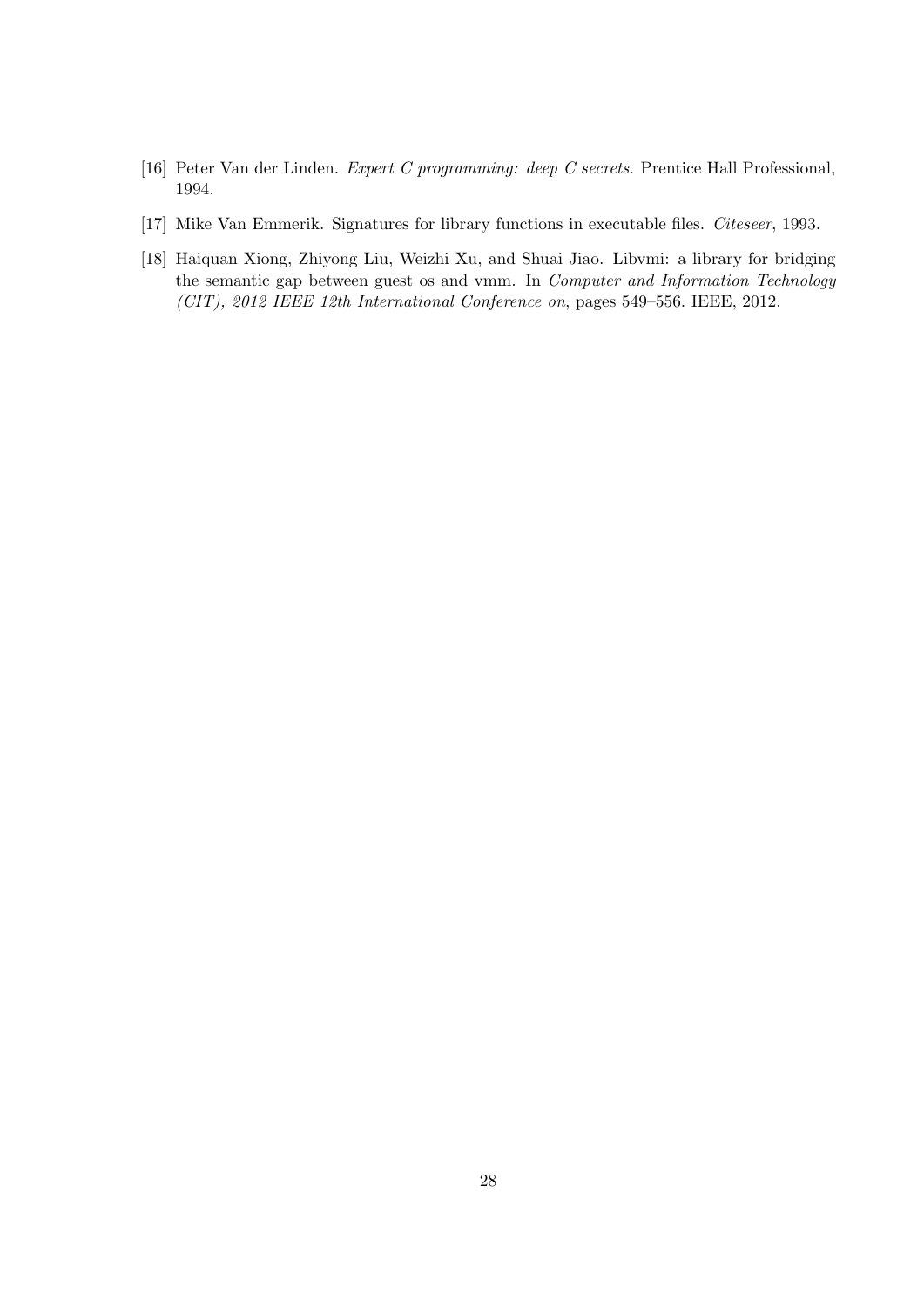## <span id="page-29-0"></span>10 Appendices

### <span id="page-29-1"></span>A Library extractor pseudo code

```
libVMI_PauseVM ( VM_Name )
addressOfProcTaskStruct = libVMI_TranslateKernelSymbol ( " init_task " )
// Walk through the task_struct linked list
while ( TaskStructPID != Selected_PID ) {
    addressOf_ProcTaskStruct = libVMI_ReadVMAddress (
       addressOfProcTaskStruct + Next_ProcTaskStruct_offset )
}
// Get memory info of the selected process
adressOf_mmStruct = libVMI_ReadVMAddress ( addressOfProcTaskStruct +
   mmStruct_offset )
// Walk through the VM_area_struct linked list
adressOf_VMAreaStruct = libVMI_ReadVMAddress ( adressOf_mmStruct +
   VMAreaStruct_offset )
while [ ( VMArea_flags != "executable" ) AND ( FileNameMapped !=
   Selected_LibraryName) ] {
    adressOf_VMAreaStruct = libVMI_ReadVMAddress ( adressOf_VMAreaStruct
        + Next_VMAreaStruct_offset )
}
// Get memory pages covered by the VM_area
adressOf_firstMemoryPage = libVMI_ReadVMAddress ( adressOf_VMAreaStruct
   + firstMemoryPage_offset )
adressOf_lastMemoryPage = libVMI_ReadVMAddress ( adressOf_VMAreaStruct +
     lastMemoryPage_offset )
adressOf_currentMemoryPage = adressOf_firstMemoryPage
while ( adressOf_currentMemoryPage < adressOf_lastMemoryPage ) {
    rawData = libVMI_ReadVMAddress ( adressOf_currentMemoryPage )
    write_to_file ( rawData )
    adressOf_currentMemoryPage += MemoryPage_Size
}
libVMI ResumeVM ( VM_Name )
exit
```
Figure 13: Pseudo code of the library extractor (simplified to improve readability)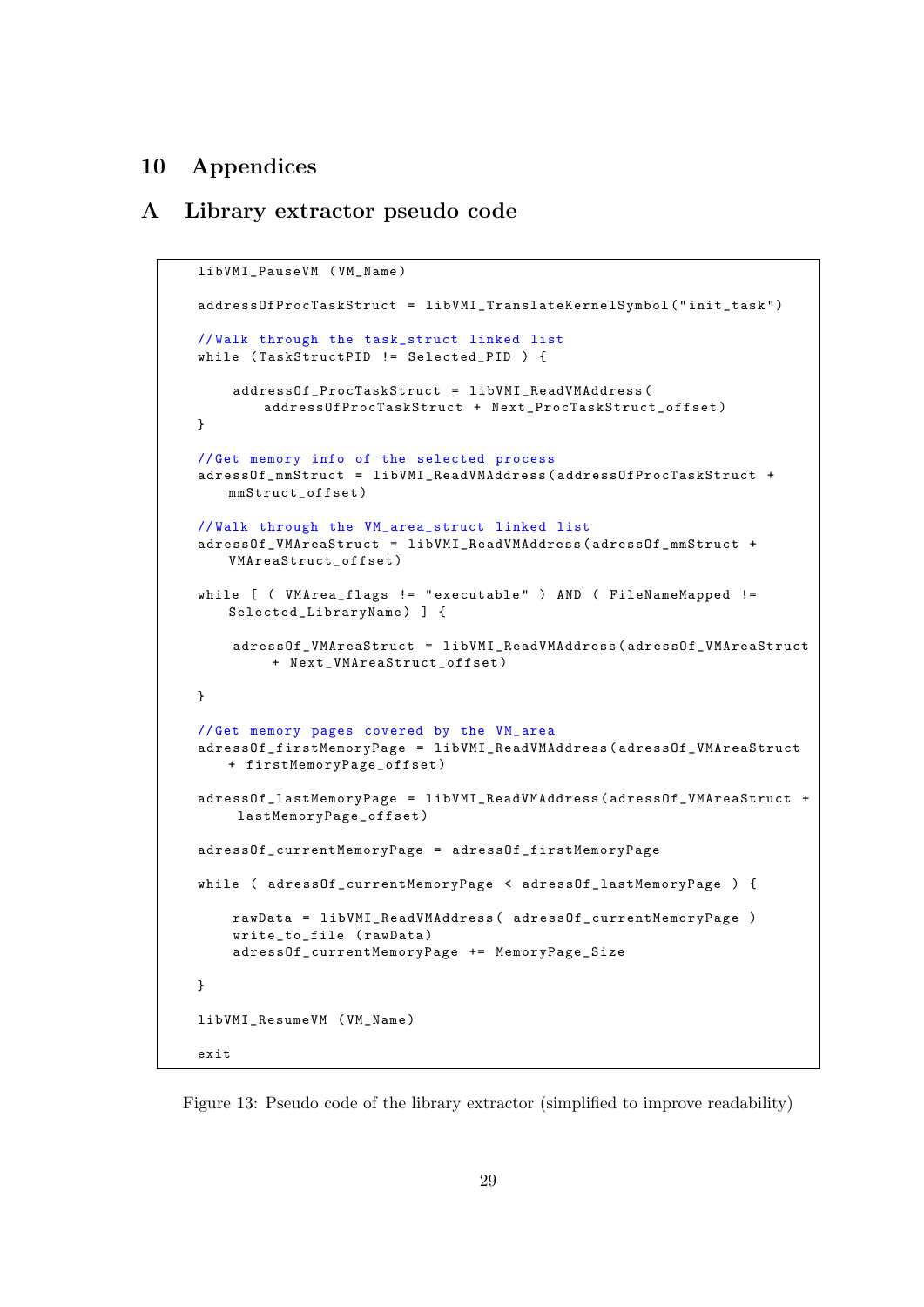## <span id="page-30-0"></span>B Program Output libncurses

| Match S.  | Fingerprint in the DB        |
|-----------|------------------------------|
| $15.50\%$ | libncurses.so.5.9.strings    |
| 15.47%    | libncurses.so.5.8.strings    |
| 15.20%    | libncurses.so.5.7.strings    |
| 14.00%    | libncurses.so.6.0.strings    |
| 4.89%     | libjpeg.so.9.2.0.strings     |
| 4.65%     | libmenu.so.6.0.strings       |
| 4.48%     | $libresolv-2.23$ .so.strings |
| $4.41\%$  | $libresolv-2.24$ .so.strings |

Table 7: Program output for libncurses-5.9

## <span id="page-30-1"></span>C Detailed Results

## <span id="page-30-2"></span>C.1 Pause Time Tables

| VМ<br>Load<br>Xen<br>Load | Low                   | Mid                        | High                 |
|---------------------------|-----------------------|----------------------------|----------------------|
| Low                       | $97.65$ ms $\pm 0.67$ | $98.96 \text{ms} \pm 1.46$ | $99.81ms \pm 9.32$   |
| Mid                       | $146.50ms \pm 30.02$  | $164.70ms \pm 46.28$       | $200.50ms \pm 52.51$ |
| High                      | $312.30ms \pm 18.95$  | $347.30$ ms $\pm 57.16$    | $416.40ms \pm 72.25$ |

Table 8: Paused Time - libc

| VМ<br>Load<br>Xen<br>Load | Low                     | Mid                     | High                  |
|---------------------------|-------------------------|-------------------------|-----------------------|
| Low                       | $80.12ms \pm 0.57$      | $81.80$ ms $\pm 3.86$   | $83.90$ ms $\pm 4.90$ |
| Mid                       | $138.50ms \pm 26.83$    | $159.10$ ms $\pm 44.40$ | $185.40ms \pm 61.51$  |
| High                      | $304.00$ ms $\pm$ 14.49 | $341.00$ ms $\pm 45.24$ | $416.10ms \pm 72.47$  |

Table 9: Paused Time - libncurses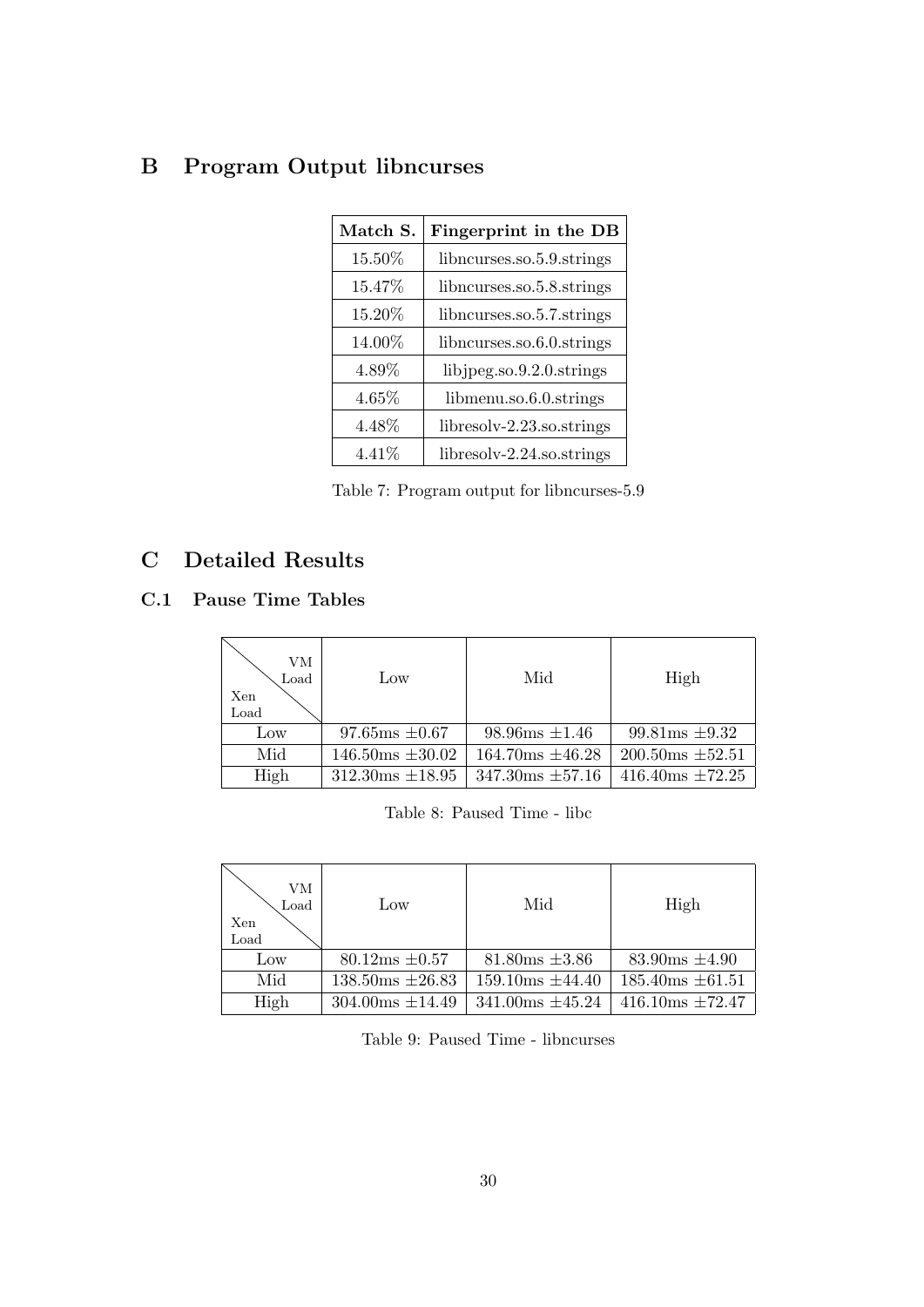## <span id="page-31-0"></span>C.2 Identification Time Tables

| VМ<br>$_{\text{Load}}$<br>Xen<br>Load | Low                     | Mid                          | High                     |
|---------------------------------------|-------------------------|------------------------------|--------------------------|
| Low                                   | $320.30ms \pm 1.71$     | $321.40$ ms $\pm 3.48$       | $325.80$ ms $\pm 4.96$   |
| Mid                                   | $485.50$ ms $\pm 41.00$ | $558.80$ ms $\pm 73.68$      | $642.00ms \pm 78.49$     |
| High                                  | $785.20$ ms $\pm 19.20$ | $899.90 \text{ms} \pm 57.19$ | $1018.70$ ms $\pm 70.13$ |

Table 10: Identification Time - libc

| VМ<br>Load<br>Xen<br>Load | Low                          | Mid                          | High                 |
|---------------------------|------------------------------|------------------------------|----------------------|
| Low                       | $260.30ms \pm 1.71$          | $259.40ms \pm 3.97$          | $259.20ms \pm 6.61$  |
| Mid                       | $393.10 \text{ms} \pm 42.27$ | $454.80ms \pm 62.83$         | $517.10ms \pm 78.79$ |
| High                      | $643.30ms \pm 19.01$         | $748.0 \text{ms } \pm 57.80$ | $840.40ms \pm 71.88$ |

Table 11: Identification Time - libncurses

## <span id="page-31-1"></span>C.3 Memory Usage

| VМ<br>$_{\text{Load}}$<br>Xen<br>Load | Low                             | Mid                           | High                          |
|---------------------------------------|---------------------------------|-------------------------------|-------------------------------|
| Low                                   | $16266.900$ kbytes $\pm 40.565$ | 16267.600 kbytes $\pm 39.904$ | 16272.000 kbytes $\pm 38.908$ |
| Mid                                   | 16275.800 kbytes $\pm 41.677$   | 16275.800 kbytes $\pm 44.465$ | 16266.500 kbytes $\pm 39.195$ |
| High                                  | 16273.600 kbytes $\pm 42.746$   | 16282.400 kbytes $\pm 35.004$ | 16268.200 kbytes $\pm 42.430$ |

Table 12: Memory Usage - libc

| VМ<br>$_{\text{Load}}$<br>Xen<br>Load | Low                             | Mid                            | High                          |
|---------------------------------------|---------------------------------|--------------------------------|-------------------------------|
| Low                                   | $14943.700$ kbytes $\pm 37.373$ | 14947.100 kbytes $\pm 39.632$  | 14943.700 kbytes $\pm 39.066$ |
| Mid                                   | 14942.400 kbytes $\pm 37.277$   | 14949.100 kbytes $\pm 34.8112$ | 14942.100 kbytes $\pm 37.808$ |
| High                                  | $14946.000$ kbytes $\pm 35.982$ | 14937.900 kbytes $\pm 41.129$  | 14941.000 kbytes $\pm 40.178$ |

Table 13: Memory Usage - libncurses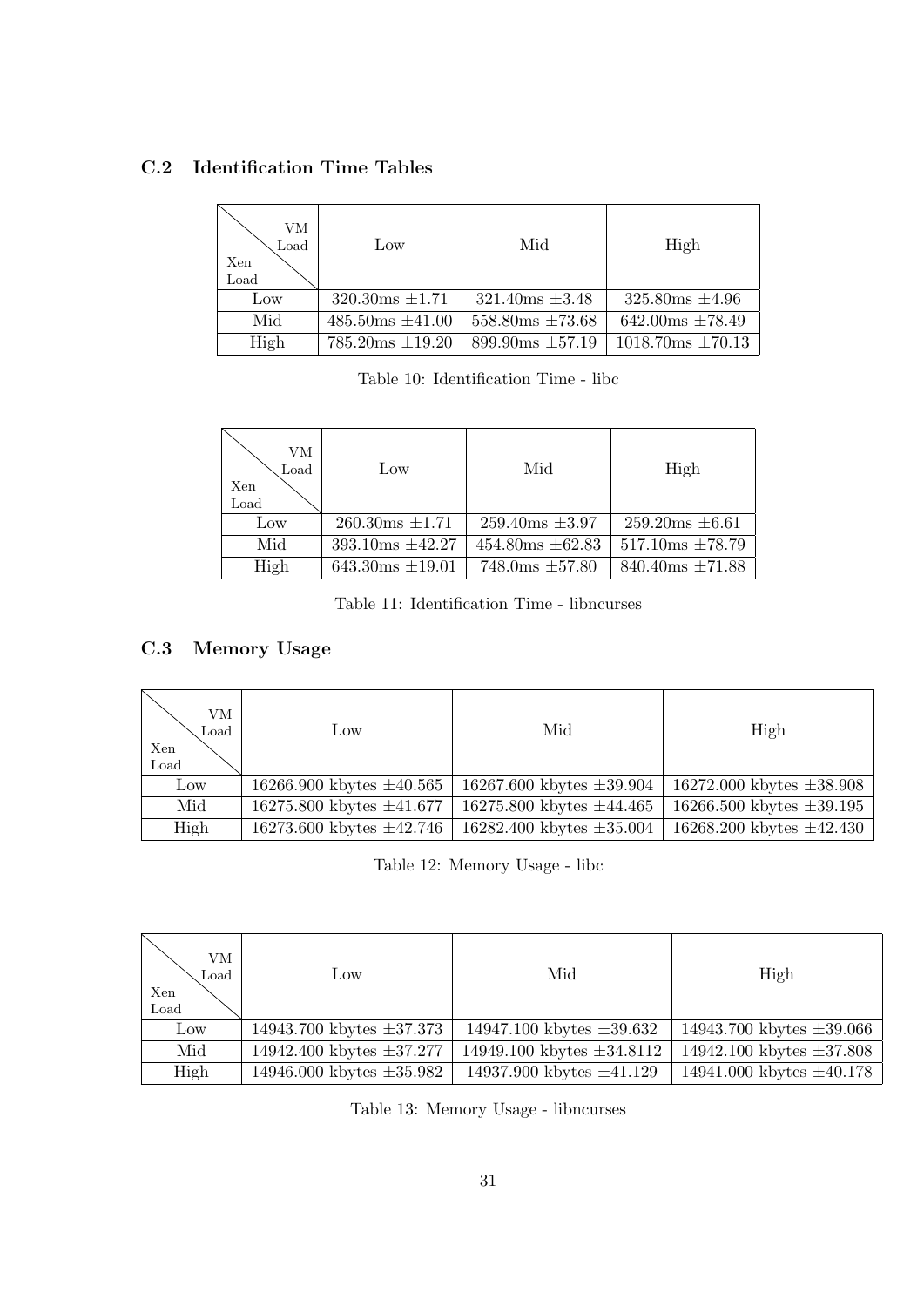## <span id="page-32-0"></span>C.4 CPU Usage

| VМ<br>Load<br>Xen<br>Load | Low                | Mid                | High               |
|---------------------------|--------------------|--------------------|--------------------|
| Low                       | $94.56\% \pm 0.49$ | $94.41\% \pm 0.53$ | $94.26\% \pm 0.66$ |
| Mid                       | $95.01\% \pm 1.08$ | $95.53\% \pm 1.23$ | $95.55\% \pm 2.63$ |
| High                      | $86.28\% \pm 2.05$ | $84.69\% \pm 3.76$ | $80.99\% \pm 4.79$ |

Table 14: CPU Usage - libc

| VМ<br>Load<br>Xen<br>Load | Low                | Mid                | High               |
|---------------------------|--------------------|--------------------|--------------------|
| Low                       | $94.49\% \pm 0.50$ | $94.29\% \pm 0.74$ | $93.90\% \pm 0.71$ |
| Mid                       | $94.43\% \pm 1.08$ | $94.88\% \pm 1.44$ | $95.16\% \pm 2.69$ |
| High                      | $84.09\% \pm 1.81$ | $82.08\% \pm 3.90$ | 77.84\% $\pm 5.49$ |

Table 15: CPU Usage - libncurses

## <span id="page-32-1"></span>C.5 Match Score

| Xen<br>Load | VМ<br>Load | Low                  | Mid                  | High                 |
|-------------|------------|----------------------|----------------------|----------------------|
| Low         |            | $20.606\% \pm 0.007$ | $20.585\% \pm 0.007$ | $20.585\% \pm 0.006$ |
| Mid         |            | $20.584\% \pm 0.006$ | $20.584\% \pm 0.007$ | $20.585\% \pm 0.006$ |
|             | High       | $20.585\% \pm 0.006$ | $20.585\% \pm 0.006$ | $20.585\% \pm 0.007$ |

Table 16: Effectiveness - libc